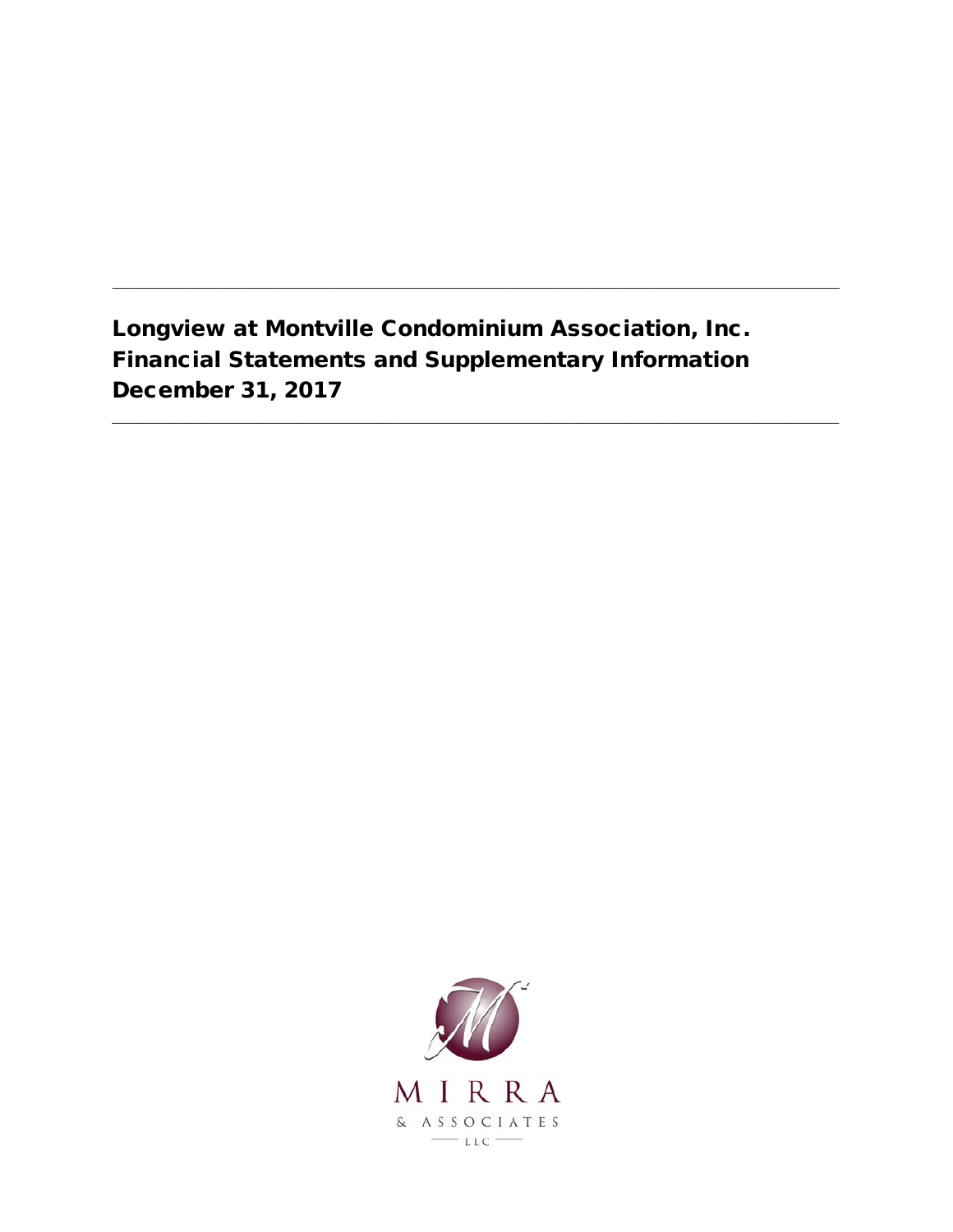#### **Page 2018 Page 2018 Page 2018**

| <b>Independent Auditor's Report machinesis and continuum control of 1-2</b>                   |  |
|-----------------------------------------------------------------------------------------------|--|
| <b>Financial Statements</b>                                                                   |  |
|                                                                                               |  |
|                                                                                               |  |
|                                                                                               |  |
|                                                                                               |  |
|                                                                                               |  |
| <b>Supplementary Information</b>                                                              |  |
|                                                                                               |  |
| Schedule of Total Revenues, Operating Expenses and<br>Allocations to Funds - Actual to Budget |  |
|                                                                                               |  |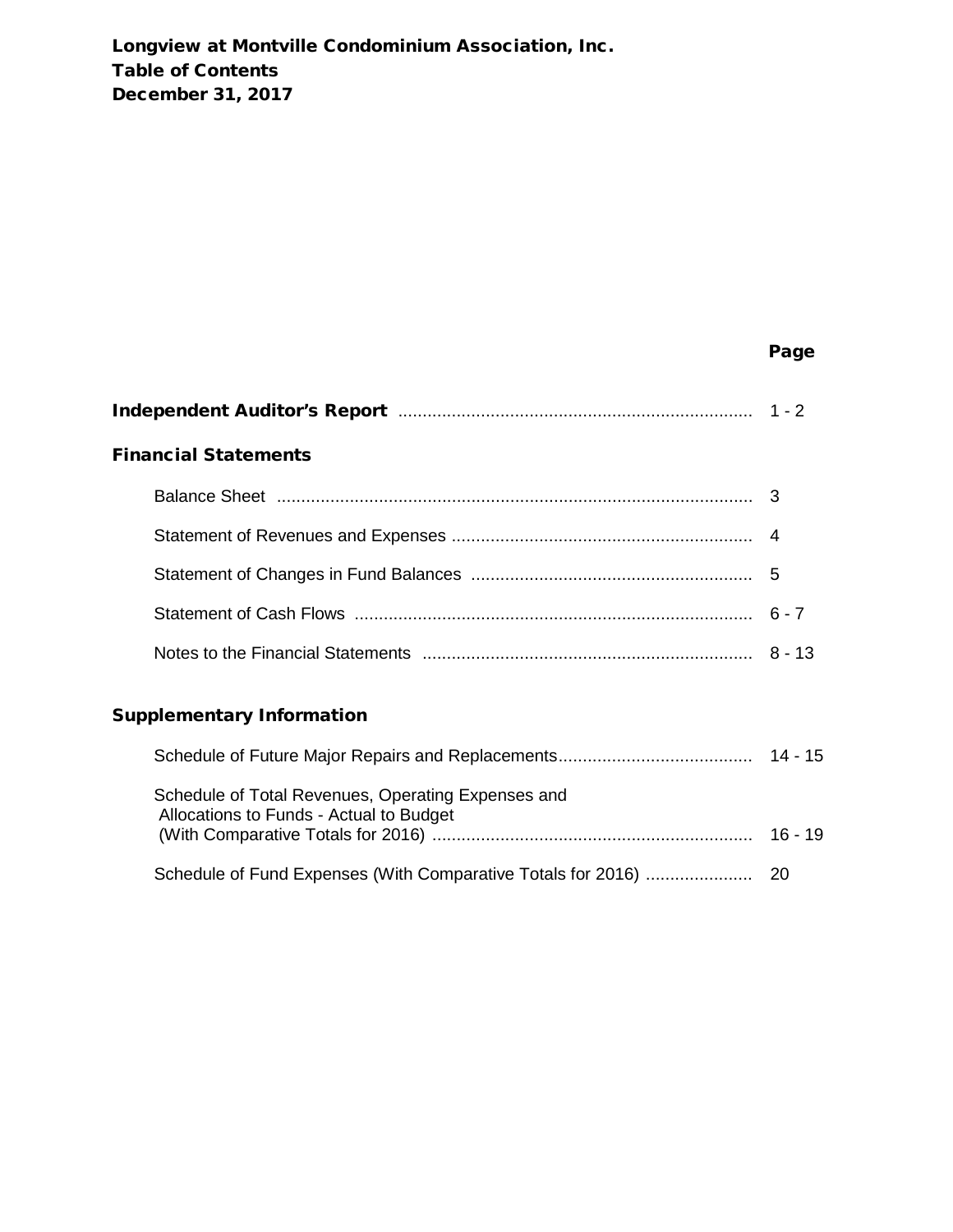

1000 Courtyard Drive Hillsborough, NJ 08844 Tel 908.281.4500 Fax 908.281.4504 www.mirracpas.com

# Independent Auditor's Report

## To the Board of Trustees and Unit Owners of Longview at Montville Condominium Association, Inc.

We have audited the accompanying financial statements of Longview at Montville Condominium Association, Inc., which comprise the balance sheet as of December 31, 2017, and the related statements of revenues and expenses, changes in fund balances and cash flows for the year then ended, and the related notes to the financial statements.

## *Board and Management's Responsibility for the Financial Statements*

The Board and Management are responsible for the preparation and fair presentation of these financial statements in accordance with accounting principles generally accepted in the United States of America; this includes the design, implementation, and maintenance of internal control relevant to the preparation and fair presentation of financial statements that are free from material misstatement, whether due to fraud or error.

### *Auditor's Responsibility*

Our responsibility is to express an opinion on these financial statements based on our audit. We conducted our audit in accordance with auditing standards generally accepted in the United States of America. Those standards require that we plan and perform the audit to obtain reasonable assurance about whether the financial statements are free from material misstatement.

An audit involves performing procedures to obtain audit evidence about the amounts and disclosures in the financial statements. The procedures selected depend on the auditor's judgment, including the assessment of the risks of material misstatement of the financial statements, whether due to fraud or error. In making those risk assessments, the auditor considers internal control relevant to the entity's preparation and fair presentation of the financial statements in order to design audit procedures that are appropriate in the circumstances, but not for the purpose of expressing an opinion on the effectiveness of the entity's internal control. Accordingly, we express no such opinion. An audit also includes evaluating the appropriateness of accounting policies used and the reasonableness of significant accounting estimates, as well as evaluating the overall presentation of the financial statements.

We believe that the audit evidence we have obtained is sufficient and appropriate to provide a basis for our audit opinion.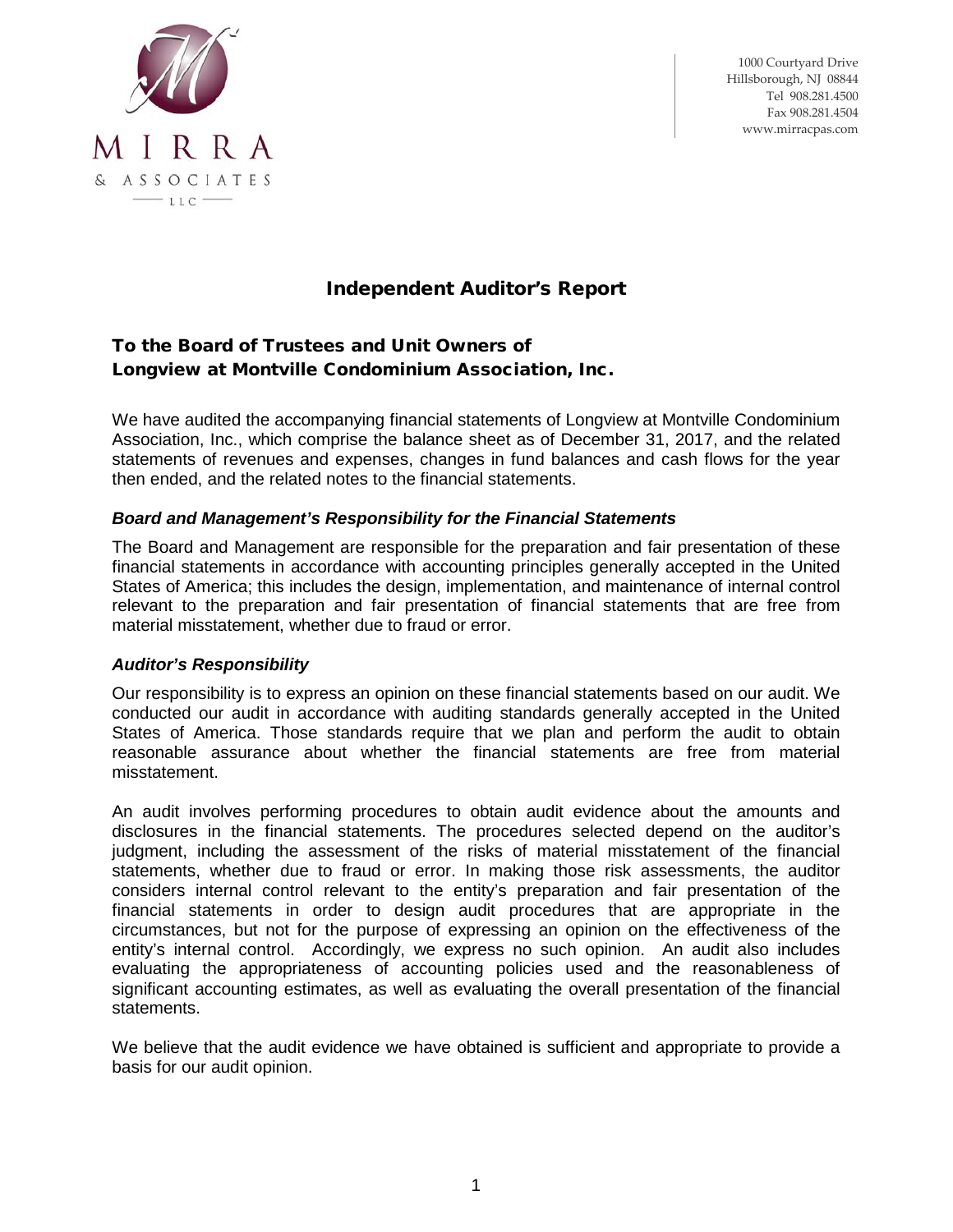## Longview at Montville Condominium Association, Inc. Independent Auditor's Report

### *Opinion*

In our opinion, the financial statements referred to above present fairly, in all material respects, the financial position of Longview at Montville Condominium Association, Inc. as of December 31, 2017, and the results of its operations and its cash flows for the year then ended in conformity with accounting principles generally accepted in the United States of America.

#### *Disclaimer of Opinion on Required Supplementary Information*

Accounting principles generally accepted in the United States of America require that future major repairs and replacements on page 14 and 15 be presented to supplement the basic financial statements. Such information, although not a part of the basic financial statements, is required by the Financial Accounting Standards Board, who considers it to be an essential part of financial reporting for placing the basic financial statements in an appropriate operational, economic, or historical context. We have applied certain limited procedures to the required supplementary information in accordance with auditing standards generally accepted in the United States of America, which consisted of inquiries about the methods of preparing the information and comparing the information for consistency with responses to our inquiries, the basic financial statements, and other knowledge we obtained during our audit of the basic financial statements. We do not express an opinion or provide any assurance on the information because the limited procedures do not provide us with sufficient evidence to express an opinion or provide any assurance.

### *Report on Other Supplementary Information*

Our audit was conducted for the purpose of forming an opinion on the financial statements as a whole. The supplementary information on pages 16 through 20 is presented for purposes of additional analysis and is not a required part of the financial statements. Such information is the responsibility of the Association and was derived from and relates directly to the underlying accounting and other records used to prepare the financial statements. The information, except for the portion marked "unaudited", has been subjected to the auditing procedures applied in the audit of the financial statements and certain additional procedures, including comparing and reconciling such information directly to the underlying accounting and other records used to prepare the financial statements or to the financial statements themselves, and other additional procedures in accordance with auditing standards generally accepted in the United States of America. In our opinion, the information is fairly stated in all material respects in relation to the financial statements as a whole. The information marked "unaudited" has not been subjected to the auditing procedures applied in the audit of the financial statements and, accordingly, we do not express an opinion or provide any assurance on it.

Urra : Association

Hillsborough, New Jersey April 9, 2018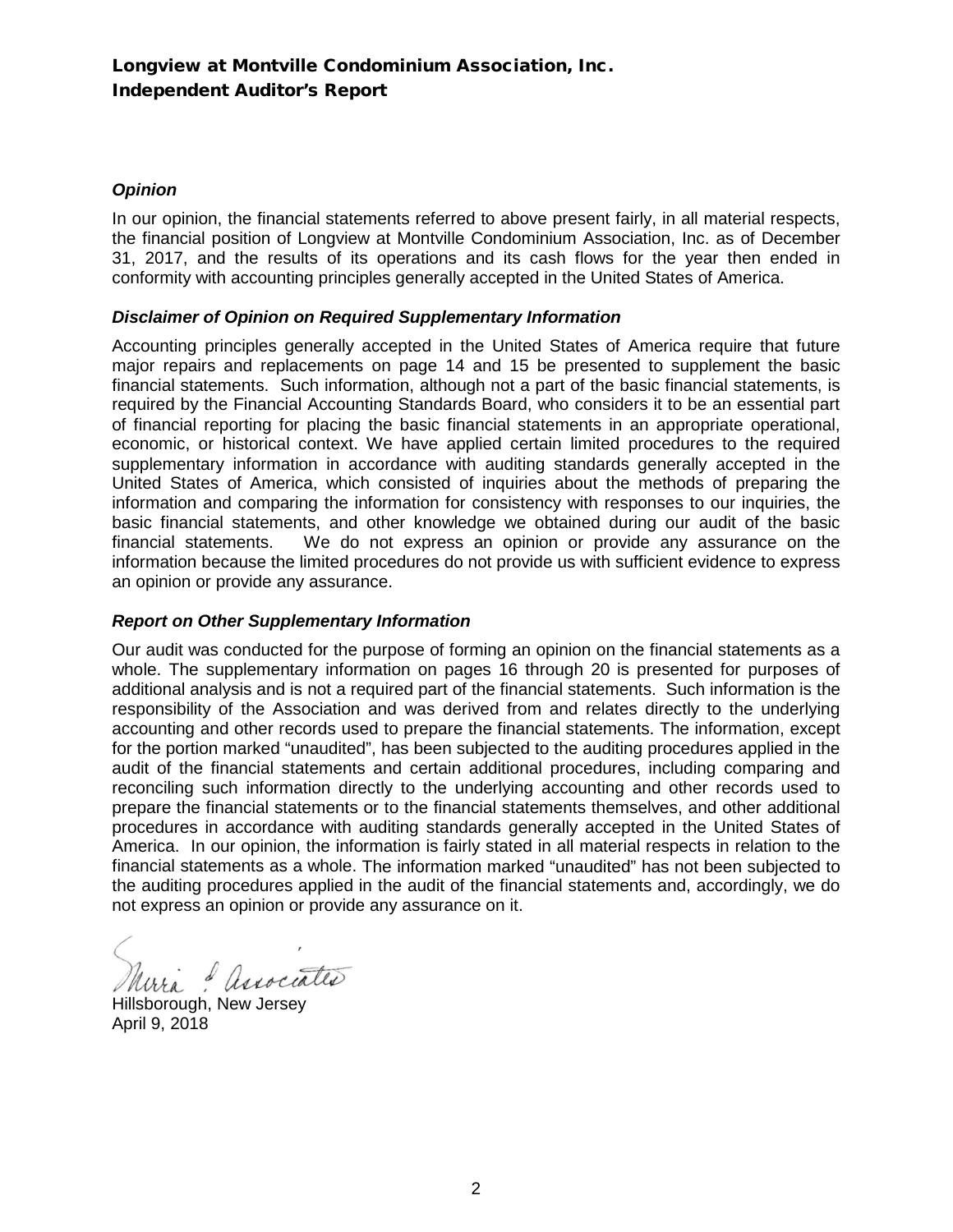# Longview at Montville Condominium Association, Inc. December 31, 2017 Balance Sheet

|                                                               | Total         | Operating<br>Fund | Insurance<br>Fund    | Snow<br>Reserve<br>Fund | Deferred<br>Maintenance<br>Fund | Replacement<br>Fund |
|---------------------------------------------------------------|---------------|-------------------|----------------------|-------------------------|---------------------------------|---------------------|
| <b>Assets</b>                                                 |               |                   |                      |                         |                                 |                     |
| Cash and cash equivalents                                     | 929,022<br>\$ | \$168,219         | \$<br>85             | \$279,848               | 94,789<br>\$                    | 386,081<br>\$       |
| Certificates of deposit                                       | 1,795,000     | 200,000           |                      |                         |                                 | 1,595,000           |
| Accrued interest receivable                                   | 6,607         |                   |                      |                         |                                 | 6,607               |
| Assessments receivable, net of                                |               |                   |                      |                         |                                 |                     |
| allowance for doubtful                                        |               |                   |                      |                         |                                 |                     |
| assessments of \$8,700                                        | 11,044        | 11,044            |                      |                         |                                 |                     |
| Due from Township                                             | 42,619        | 22,849            |                      | 19,770                  |                                 |                     |
| Prepaid insurance                                             | 80,097        | 80,097            |                      |                         |                                 |                     |
| Due to/(from) funds                                           |               | 12,648            | 42                   | (5, 755)                |                                 | (6,935)             |
|                                                               |               |                   |                      |                         |                                 |                     |
| <b>Total Assets</b>                                           | \$2,864,389   | \$494,857         | 127<br>\$            | \$293,863               | 94,789<br>\$                    | 1,980,753<br>\$     |
| <b>Liabilities and Fund Balances</b><br><b>Liabilities</b>    |               |                   |                      |                         |                                 |                     |
|                                                               |               |                   |                      |                         |                                 |                     |
| Accounts payable and accrued                                  |               |                   |                      |                         |                                 |                     |
| expenses                                                      | \$<br>54,279  | 43,411<br>\$      | \$<br>$\blacksquare$ | \$10,868                | \$                              | \$                  |
| Assessments received in advance                               | 79,601        | 79,601            |                      |                         |                                 |                     |
| Loan payable, net of unamortized                              | 553,065       |                   |                      |                         |                                 |                     |
| loan closing costs of \$3,323<br>Refundable security deposits | 17,000        | 17,000            |                      |                         |                                 | 553,065             |
|                                                               |               |                   |                      |                         |                                 |                     |
| <b>Total Liabilities</b>                                      | 703,945       | 140,012           |                      | 10,868                  |                                 | 553,065             |
| <b>Commitments</b>                                            |               |                   |                      |                         |                                 |                     |
| <b>Fund Balances</b>                                          | 2,160,444     | 354,845           | 127                  | 282,995                 | 94,789                          | 1,427,688           |
| <b>Total Liabilities and</b>                                  |               |                   |                      |                         |                                 |                     |
| <b>Fund Balances</b>                                          | \$2,864,389   | \$494,857         | 127<br>\$            | \$293,863               | 94,789<br>\$                    | \$1,980,753         |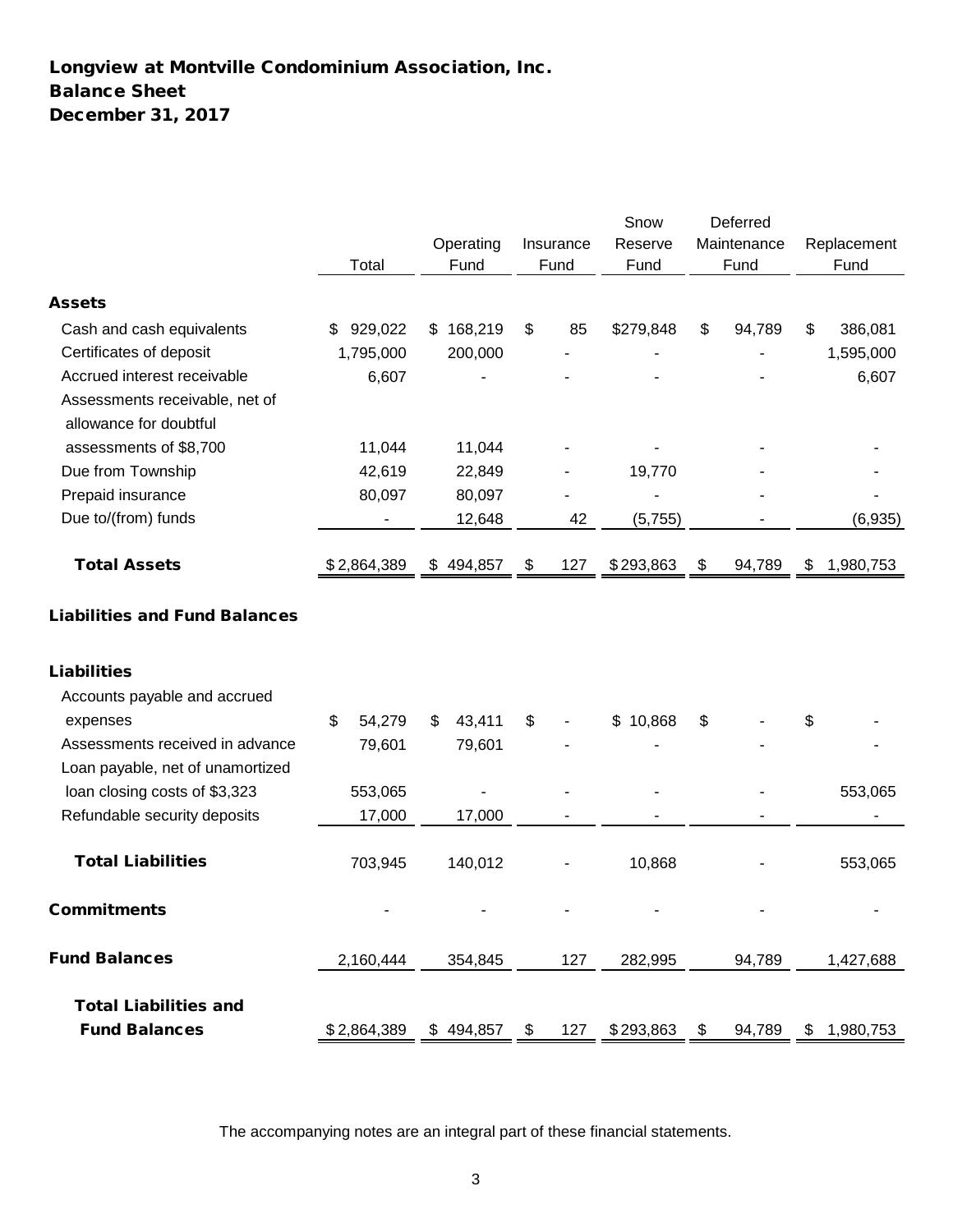## Longview at Montville Condominium Association, Inc. For the Year Ended December 31, 2017 Statement of Revenues and Expenses

|                            |                 |                          |                          | Snow            | Deferred      |               |
|----------------------------|-----------------|--------------------------|--------------------------|-----------------|---------------|---------------|
|                            |                 | Operating                | Insurance                | Reserve         | Maintenance   | Replacement   |
|                            | Total           | Fund                     | Fund                     | Fund            | Fund          | Fund          |
|                            |                 |                          |                          |                 |               |               |
| <b>Revenues</b>            |                 |                          |                          |                 |               |               |
| Maintenance assessments    | 2,512,291<br>\$ | \$1,185,305              | \$                       | \$<br>119,773   | 119,000<br>\$ | \$1,088,213   |
| Township reimbursement     | 42,619          | 22,849                   |                          | 19,770          |               |               |
| Insurance claim proceeds   | 22,547          | 22,547                   |                          |                 |               |               |
| Interest income            | 19,545          | 1,093                    |                          | 1,455           | 189           | 16,808        |
| Late fees and fines income | 7,616           | 7,616                    |                          |                 |               |               |
| Other income               | 4,855           | 4,855                    |                          |                 |               |               |
| Clubhouse rental income    | 4,500           | 4,500                    |                          |                 |               |               |
| Legal fees reimbursement   | 3,694           | 3,694                    | $\overline{\phantom{a}}$ |                 |               |               |
| <b>Total Revenues</b>      | 2,617,667       | 1,252,459                |                          | 140,998         | 119,189       | 1,105,021     |
| <b>Expenses</b>            |                 |                          |                          |                 |               |               |
| Administrative             | 544,971         | 544,500                  |                          | 155             | 154           | 162           |
| Building and grounds       | 587,807         | 587,807                  |                          |                 |               |               |
| Pool and clubhouse         | 51,848          | 51,848                   |                          |                 |               |               |
| <b>Utilities</b>           | 107,621         | 107,621                  |                          |                 |               |               |
| Snow removal and repairs   | 171,693         |                          |                          | 171,693         |               |               |
| Fund expenses              | 271,526         | $\overline{\phantom{a}}$ | $\overline{\phantom{a}}$ |                 | 104,875       | 166,651       |
|                            |                 |                          |                          |                 |               |               |
| <b>Total Expenses</b>      | 1,735,466       | 1,291,776                |                          | 171,848         | 105,029       | 166,813       |
| <b>Excess (Deficiency)</b> |                 |                          |                          |                 |               |               |
| of Revenues Over           |                 |                          |                          |                 |               |               |
| <b>Expenses</b>            | \$<br>882,201   | \$<br>(39, 317)          | \$                       | (30, 850)<br>\$ | 14,160<br>\$  | \$<br>938,208 |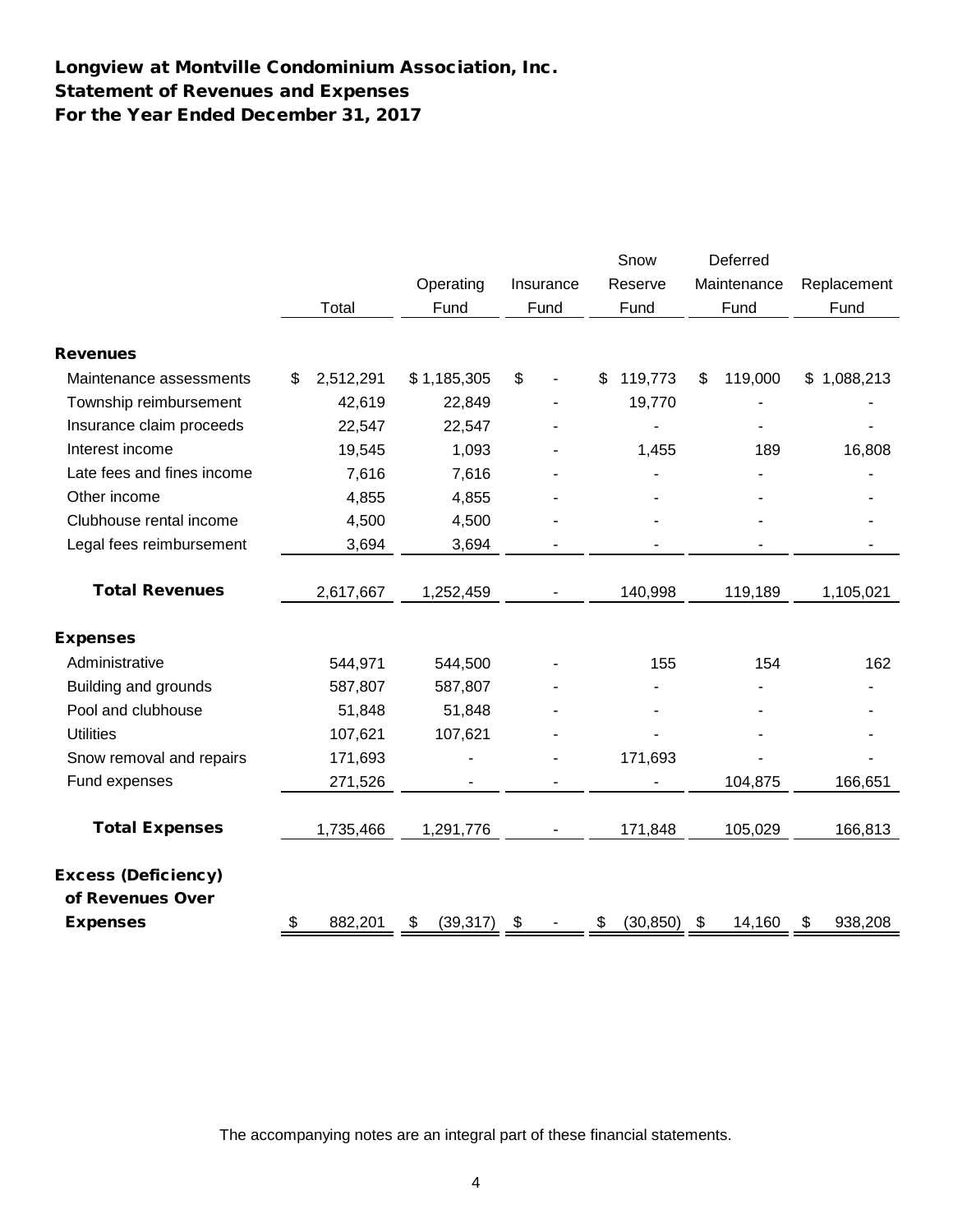## Longview at Montville Condominium Association, Inc. Statement of Changes in Fund Balances For the Year Ended December 31, 2017

|                                                |             | <b>Operating Fund</b> |    |               |            |                |           |           |    |             |    |             |
|------------------------------------------------|-------------|-----------------------|----|---------------|------------|----------------|-----------|-----------|----|-------------|----|-------------|
|                                                |             | Total                 |    | Working       | Cumulative |                |           | Snow      |    | Deferred    |    |             |
|                                                |             | Operating             |    | Capital       | Surplus    |                | Insurance | Reserve   |    | Maintenance |    | Replacement |
|                                                | Total       | Fund                  |    | Contributions | (Deficit)  |                | Fund      | Fund      |    | Fund        |    | Fund        |
| <b>Fund Balances -</b>                         |             |                       |    |               |            |                |           |           |    |             |    |             |
| <b>Beginning of Year</b>                       | \$1,251,131 | \$380,606             | \$ | 65,245        | \$315,361  | $\mathfrak{S}$ | 127       | \$313,845 | \$ | 80,629      | \$ | 475,924     |
| <b>Working Capital</b>                         |             |                       |    |               |            |                |           |           |    |             |    |             |
| <b>Contributions</b>                           | 27,112      | 13,556                |    | 13,556        |            |                |           |           |    |             |    | 13,556      |
| <b>Excess (Deficiency)</b><br>of Revenues Over |             |                       |    |               |            |                |           |           |    |             |    |             |
| <b>Expenses</b>                                | 882,201     | (39, 317)             |    |               | (39, 317)  |                |           | (30, 850) |    | 14,160      |    | 938,208     |
| <b>Fund Balances -</b>                         |             |                       |    |               |            |                |           |           |    |             |    |             |
| <b>End of Year</b>                             | \$2,160,444 | \$354,845             | S. | 78,801        | \$276,044  | \$             | 127       | \$282,995 | \$ | 94,789      |    | \$1,427,688 |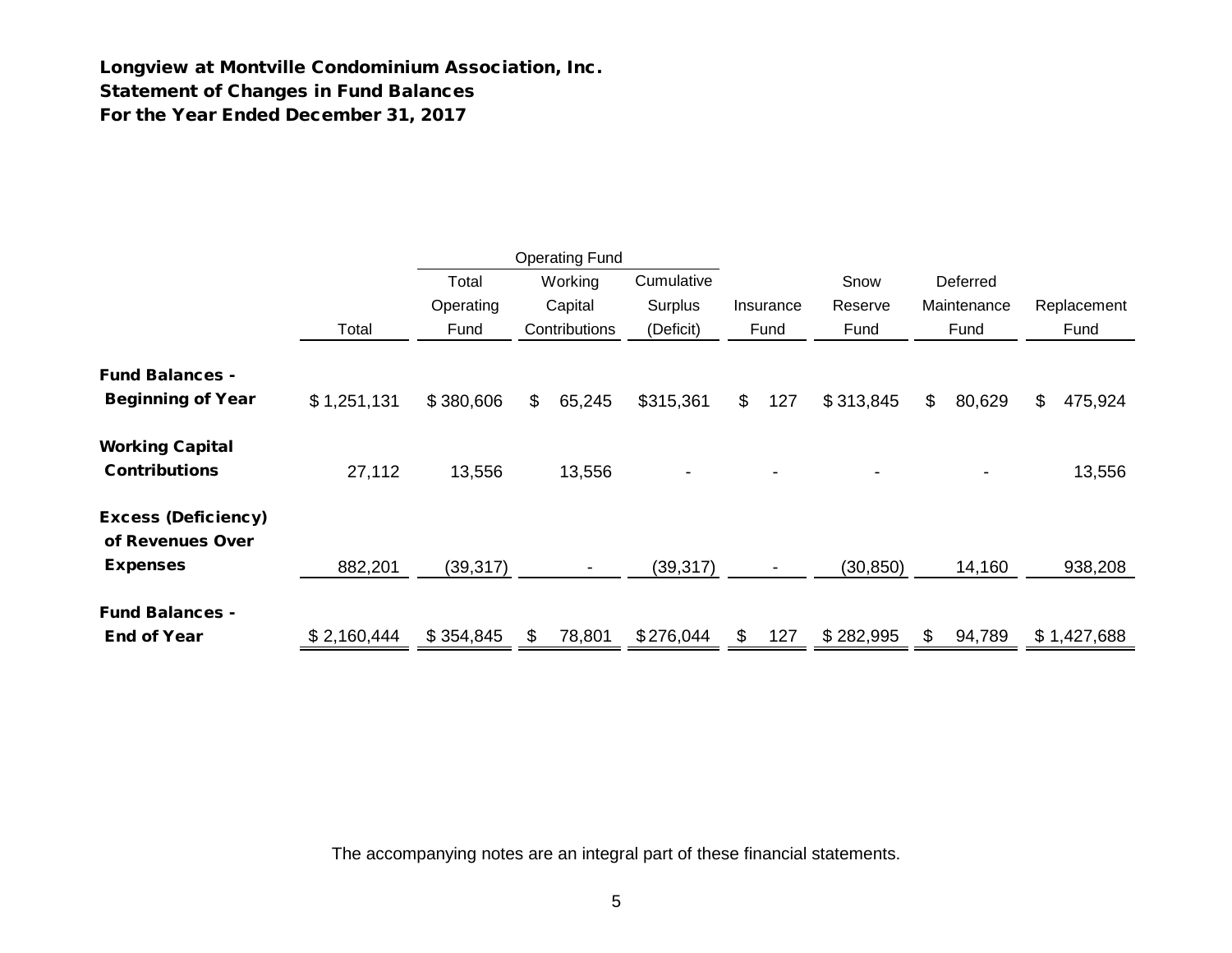## Longview at Montville Condominium Association, Inc. For the Year Ended December 31, 2017 Statement of Cash Flows

|                                    |               |             |           | Snow         | Deferred     |               |
|------------------------------------|---------------|-------------|-----------|--------------|--------------|---------------|
|                                    |               | Operating   | Insurance | Reserve      | Maintenance  | Replacement   |
|                                    | Total         | Fund        | Fund      | Fund         | Fund         | Fund          |
| <b>Cash Flows from</b>             |               |             |           |              |              |               |
| <b>Operating Activities</b>        |               |             |           |              |              |               |
| Excess (deficiency) of revenues    |               |             |           |              |              |               |
| over expenses                      | \$<br>882,201 | \$ (39,317) | \$        | \$ (30, 850) | \$<br>14,160 | \$<br>938,208 |
| Adjustments to reconcile excess    |               |             |           |              |              |               |
| (deficiency) of revenues over      |               |             |           |              |              |               |
| expenses to net cash provided by   |               |             |           |              |              |               |
| (used in) operating activities:    |               |             |           |              |              |               |
| Bad debt expense                   | 7,918         | 7,918       |           |              |              |               |
| Amortization of prepaid loan costs | 3,625         |             |           |              |              | 3,625         |
| Change in assets and liabilities:  |               |             |           |              |              |               |
| Accrued interest receivable        | (4,095)       |             |           |              |              | (4,095)       |
| Assessments receivable             | (9,036)       | (9,036)     |           |              |              |               |
| Due from Township                  | (42, 619)     | (22, 849)   |           | (19, 770)    |              |               |
| Prepaid expenses                   | (79, 405)     | (79, 405)   |           |              |              |               |
| Due to/from funds                  |               | (22,968)    | (150)     | 19,589       |              | 3,529         |
| Accounts payable and accrued       |               |             |           |              |              |               |
| expenses                           | (11, 469)     | 11,673      |           | (13, 742)    | (9,400)      |               |
| Assessments received in advance    | 14,475        | 14,475      |           |              |              |               |
| Refundable security deposits       | (1,750)       | (1,750)     |           |              |              |               |
| <b>Net Cash Provided By</b>        |               |             |           |              |              |               |
| (Used In) Operating                |               |             |           |              |              |               |
| <b>Activities</b>                  | 759,845       | (141, 259)  | (150)     | (44, 773)    | 4,760        | 941,267       |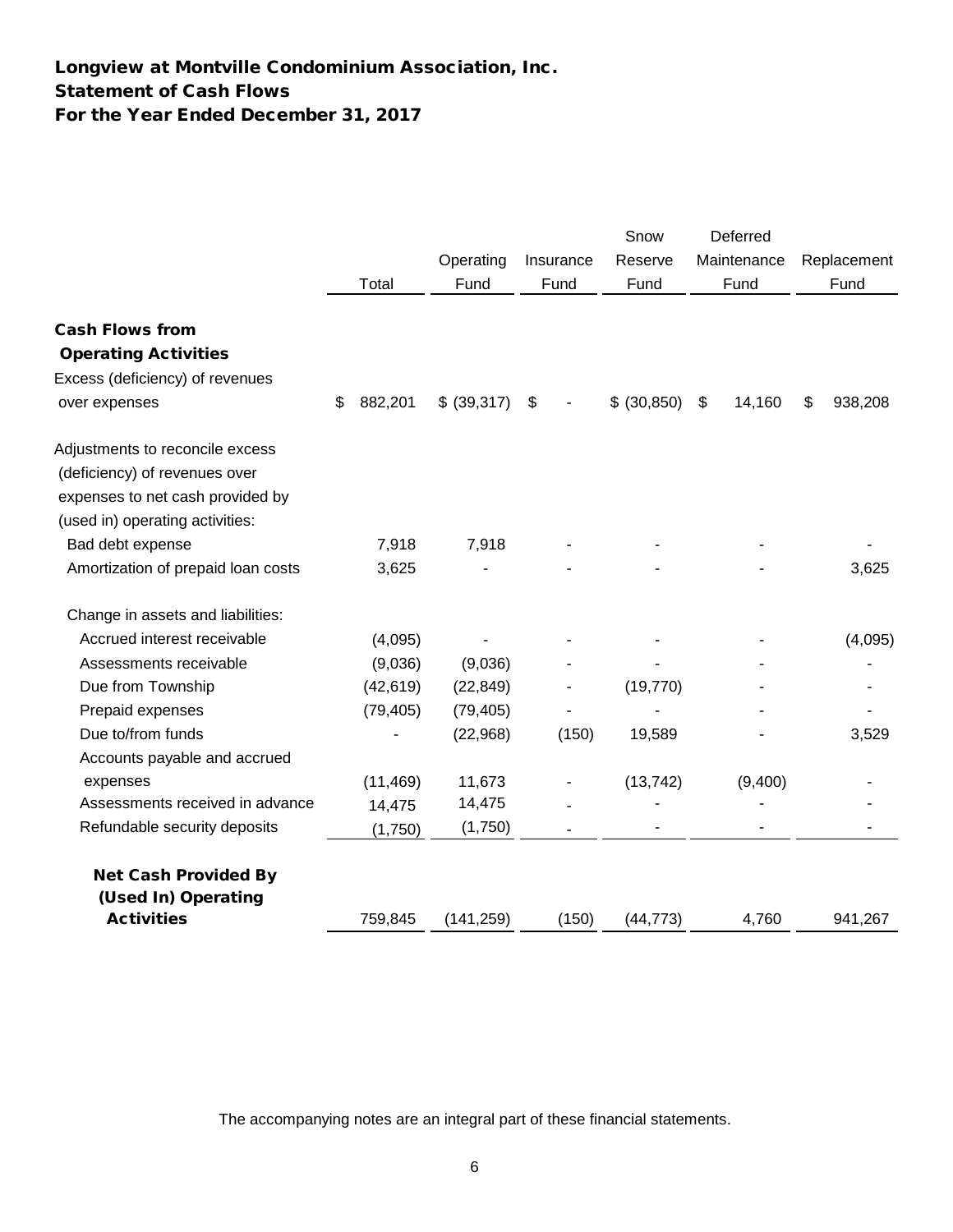## Statement of Cash Flows Longview at Montville Condominium Association, Inc. For the Year Ended December 31, 2017

|                                     |              |            |           | Snow      | Deferred     |               |
|-------------------------------------|--------------|------------|-----------|-----------|--------------|---------------|
|                                     |              | Operating  | Insurance | Reserve   | Maintenance  | Replacement   |
|                                     | Total        | Fund       | Fund      | Fund      | Fund         | Fund          |
| (Continued)                         |              |            |           |           |              |               |
| <b>Cash Flows from</b>              |              |            |           |           |              |               |
| <b>Investing Activities</b>         |              |            |           |           |              |               |
| Purchase of certificates of deposit | (1,795,000)  | (200,000)  |           |           |              | (1,595,000)   |
| Maturity of certificates of deposit | 1,297,000    | 100,000    |           |           |              | 1,197,000     |
| Working capital contributions       | 27,112       | 13,556     |           |           |              | 13,556        |
| <b>Net Cash Used In</b>             |              |            |           |           |              |               |
| <b>Investing Activities</b>         | (470, 888)   | (86, 444)  |           |           |              | (384, 444)    |
| <b>Cash Flows from</b>              |              |            |           |           |              |               |
| <b>Financing Activities</b>         |              |            |           |           |              |               |
| Principal payments on loan          | (642, 482)   |            |           |           |              | (642, 482)    |
| Net Increase (Decrease) in          |              |            |           |           |              |               |
| <b>Cash and Cash Equivalents</b>    | (353, 525)   | (227, 703) | (150)     | (44, 773) | 4,760        | (85,659)      |
| <b>Cash and Cash Equivalents -</b>  |              |            |           |           |              |               |
| <b>Beginning of Year</b>            | 1,282,547    | 395,922    | 235       | 324,621   | 90,029       | 471,740       |
| <b>Cash and Cash Equivalents -</b>  |              |            |           |           |              |               |
| <b>End of Year</b>                  | 929,022      | \$168,219  | \$<br>85  | \$279,848 | \$<br>94,789 | 386,081<br>\$ |
| <b>Supplemental Disclosure</b>      |              |            |           |           |              |               |
| Cash paid for:                      |              |            |           |           |              |               |
| Income taxes                        |              |            |           |           |              |               |
| Interest on loan                    | \$<br>39,050 |            |           |           |              |               |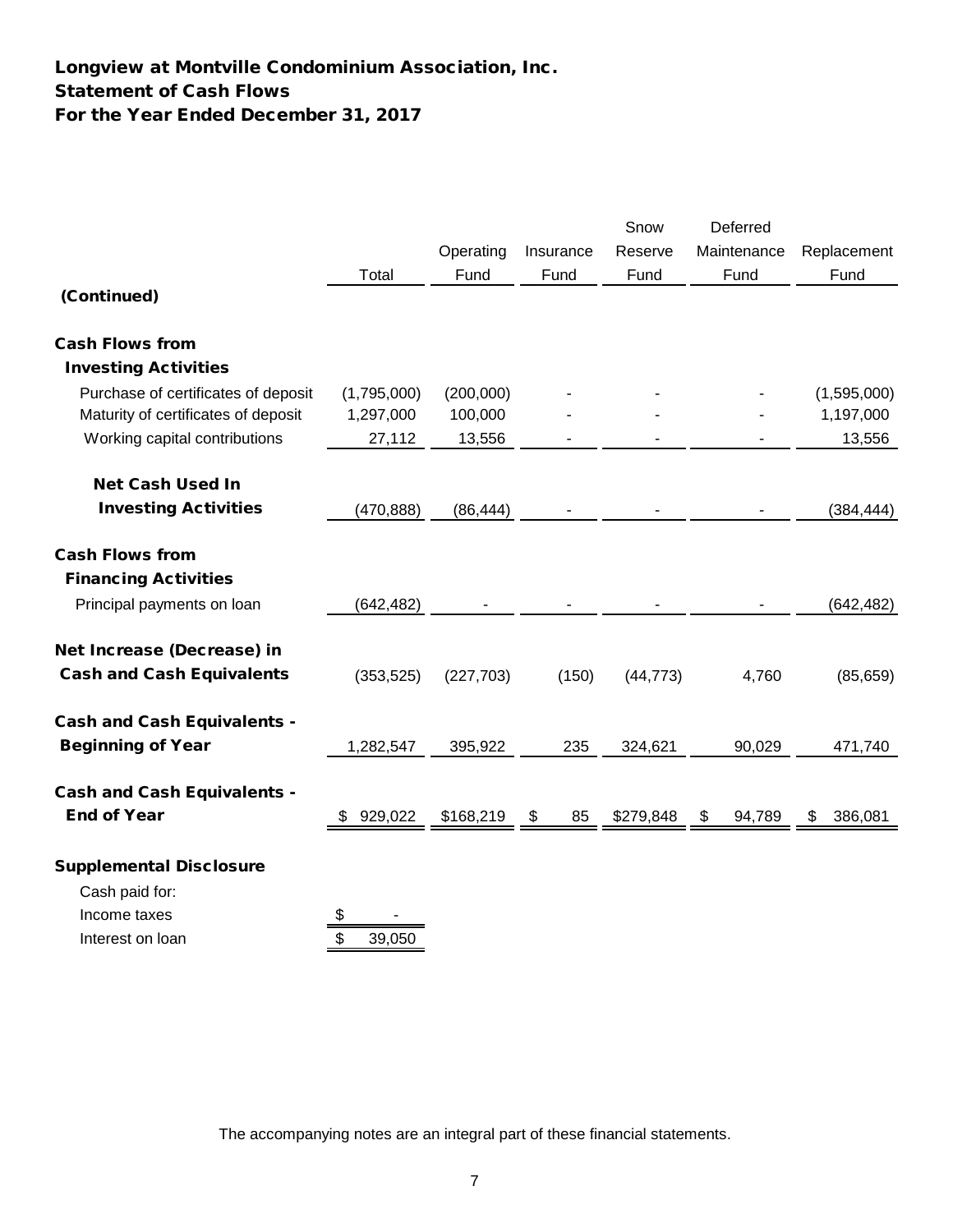### Note 1 Nature of Organization

Longview at Montville Condominium Association, Inc. (the "Association") is a New Jersey corporation subject to the provisions of the Condominium Act of the State of New Jersey. The Association is responsible for the operation and maintenance of the common property. Consisting of 576 residential units (including 119 Mount Laurel affordable units), the Association is located on approximately 117 acres in Montville, New Jersey. Recreational facilities include a clubhouse, swimming pool and tennis courts.

### Note 2 Summary of Significant Accounting Policies

**Fund Accounting** - The Association's governing documents (i.e., Public Offering Statement, Master Deed and By-laws) provide certain guidelines for governing its financial activities. To ensure observance of limitations and restrictions on the use of financial resources, the Association maintains its accounts in accordance with the principles of fund accounting. Financial resources are classified for accounting and reporting purposes in the following funds established according to their nature and purpose:

**Operating Fund** - This fund represents the portion of expendable funds that are available for the general operations of the Association.

**Insurance Fund** - The purpose of the fund is to accumulate sufficient amounts which will allow the Association to have the necessary resources to secure and maintain adequate insurance coverage as required by the Association's documents.

**Snow Reserve Fund** - The purpose of this fund is to segregate funds needed for snow removal so that sufficient amounts are available for future snow removal costs.

**Deferred Maintenance Fund** - The purpose of this fund is to accumulate sufficient amounts which will allow the Association to have the necessary resources to perform painting, staining, powerwashing and other maintenance and repairs which occur less frequently than annually.

**Replacement Fund** - The purpose of the replacement fund is to accumulate funds over the lives of the components of the common elements that are the Association's responsibility to replace so that sufficient amounts are available to pay for their eventual replacement.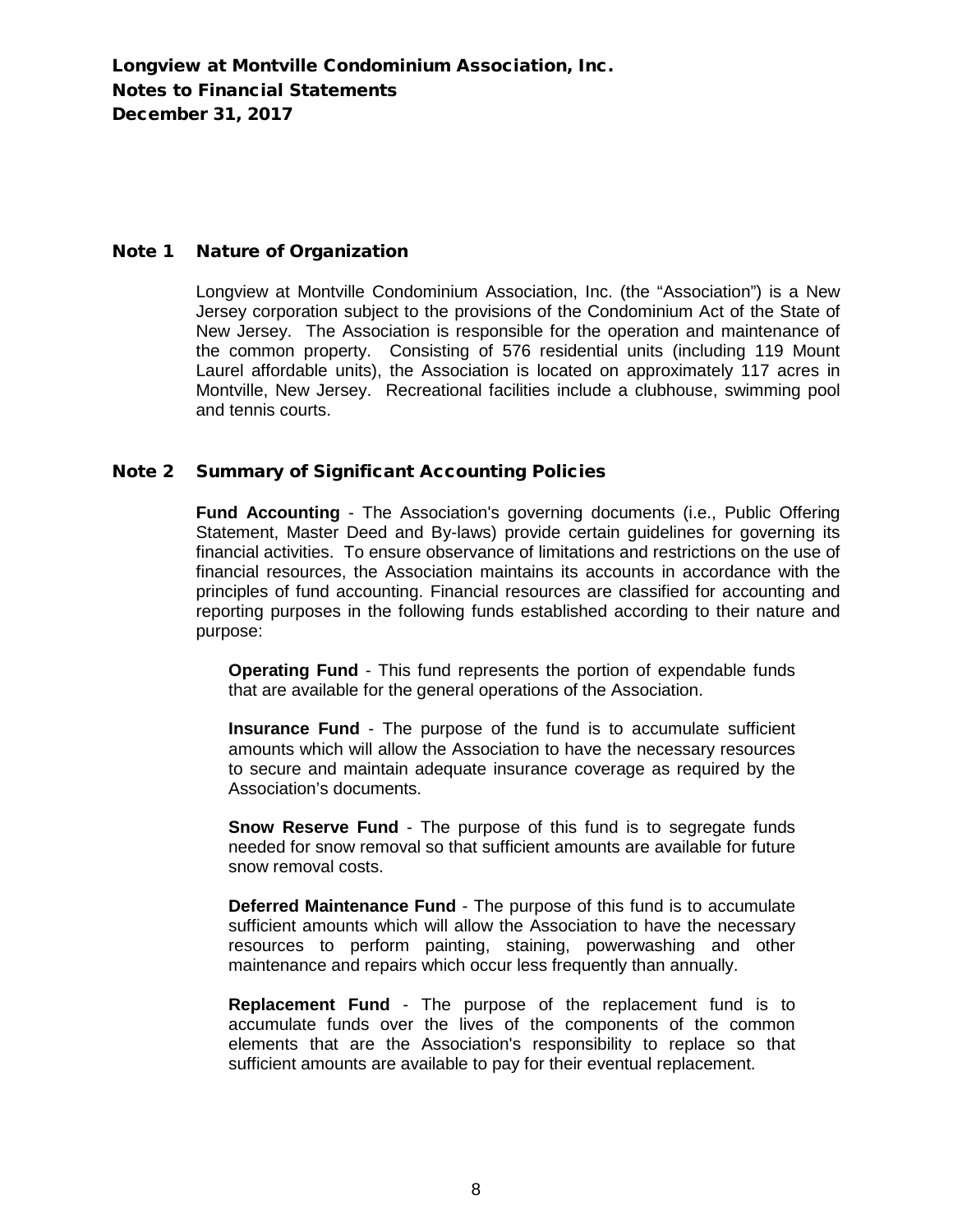## Note 2 Summary of Significant Accounting Policies (Continued)

**Recognition of Assets** - The Association's property and common elements are owned by the unit owners in condominium form pursuant to the master deed wherein each of the individual unit owners holds legal title to an undivided interest in property constituting the common elements. Accordingly, no amounts related to these common elements are included on the accompanying balance sheet of the Association. The common elements generally consist of sidewalks, roads, recreational facilities, open areas and portions of the buildings not comprising the individual units.

**Cash and Cash Equivalents -** Cash and cash equivalents include cash held in bank deposit accounts, money market funds and other savings accounts.

**Assessments Receivable and Maintenance Assessments** - The Association's members are subject to monthly assessments based upon the annual budget and as determined by the Board of Trustees. The Association retains excess operating funds at the end of the operating year, if any, for use in future operating periods, or as otherwise specified by the Association's governing documents. A portion of the monthly assessments to owners are allocated to each of the respective funds as per the accompanying financial statements.

On a periodic basis, the Board and management evaluate the assessments receivable and estimate an allowance for doubtful accounts, based on the current legal status of past due accounts.

**Interest Income** - The Board's policy is to retain interest income earned on cash equivalents and certificates of deposit in the respective fund.

**Estimates** - The preparation of financial statements in conformity with generally accepted accounting principles requires the Board to make estimates and assumptions that affect reported amounts and disclosures. Accordingly, actual results could differ from those estimates.

**Subsequent Events** - The Board and management have evaluated events and transactions for potential recognition or disclosure through the date of the auditor's report, which is the date the financial statements were available to be issued.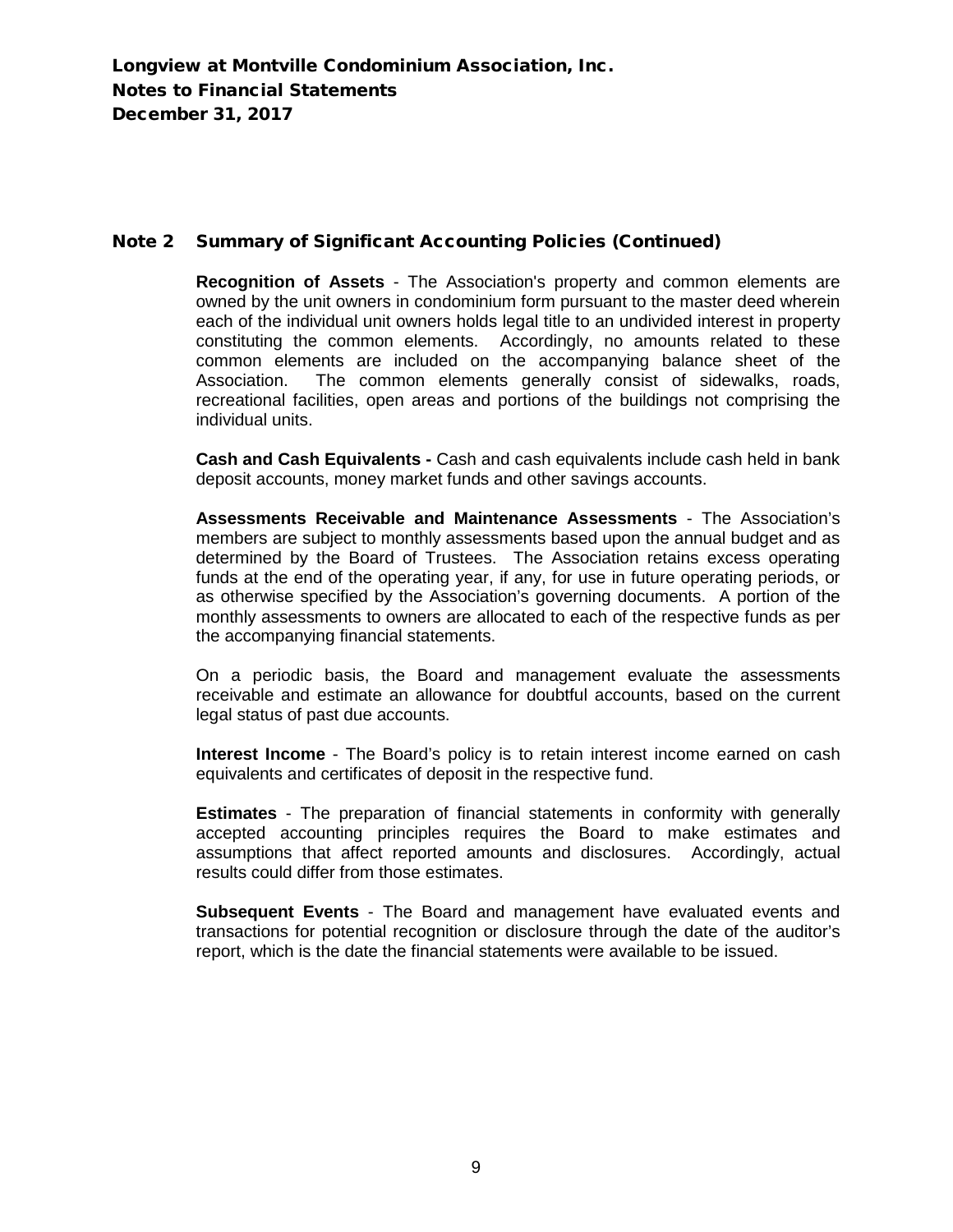## Note 3 Certificates of Deposit

At December 31, 2017, certificates of deposit consisted of the following:

| <b>Maturity</b><br>Date                                   | Interest<br>Rate                            | Total                           | Operating<br>Fund                                | Replacement<br>Fund             |
|-----------------------------------------------------------|---------------------------------------------|---------------------------------|--------------------------------------------------|---------------------------------|
| Within one year<br>One to two years<br>Two to three years | $1.00\% - 1.50\%$<br>1.60% - 1.75%<br>1.95% | \$945,000<br>750,000<br>100,000 | \$100,000<br>100,000<br>$\overline{\phantom{0}}$ | \$845,000<br>650,000<br>100,000 |
|                                                           | Total                                       | <u>1,795,000</u>                | \$200,000                                        | \$1,595,000                     |

The Association has the ability and intent to hold these investments until their maturity date. At December 31, 2017, market values approximated costs. Fair value is measured based on Level 2 inputs which are quoted prices in markets that are not considered to be active or financial instruments for which all significant inputs are observable, either directly or indirectly.

## Note 4 Due from Township / Township Reimbursement

The Association has an agreement with the Township of Montville whereby the Township reimburses the Association for certain municipal costs incurred (e.g., snow removal, street lighting, street cleaning and leaf disposal). The reimbursement for calendar year 2016 was received in January 2018 and is recorded in the accompanying financial statements, of which a portion of the reimbursement specific for snow removal costs is allocated to the snow reserve fund. The reimbursement for 2017 will be recorded when received.

In addition, the Township is responsible for repairs to the roadways.

### Note 5 Income Taxes

Under the Internal Revenue Code, associations may be taxed as a condominium association at their election, or as a regular corporation. The Association may select either method in any year and will generally select the method that results in the lowest tax due. A method selected in one year affects only that year and the Association is free to select either method in future years. By filing as a regular corporation, the Association is generally taxed at a lower rate than by filing as a condominium association.

For the year ended December 31, 2017, the Association expects to be taxed as a corporation. A provision for income taxes was not necessary based on the excess of non-membership expenses over non-membership income.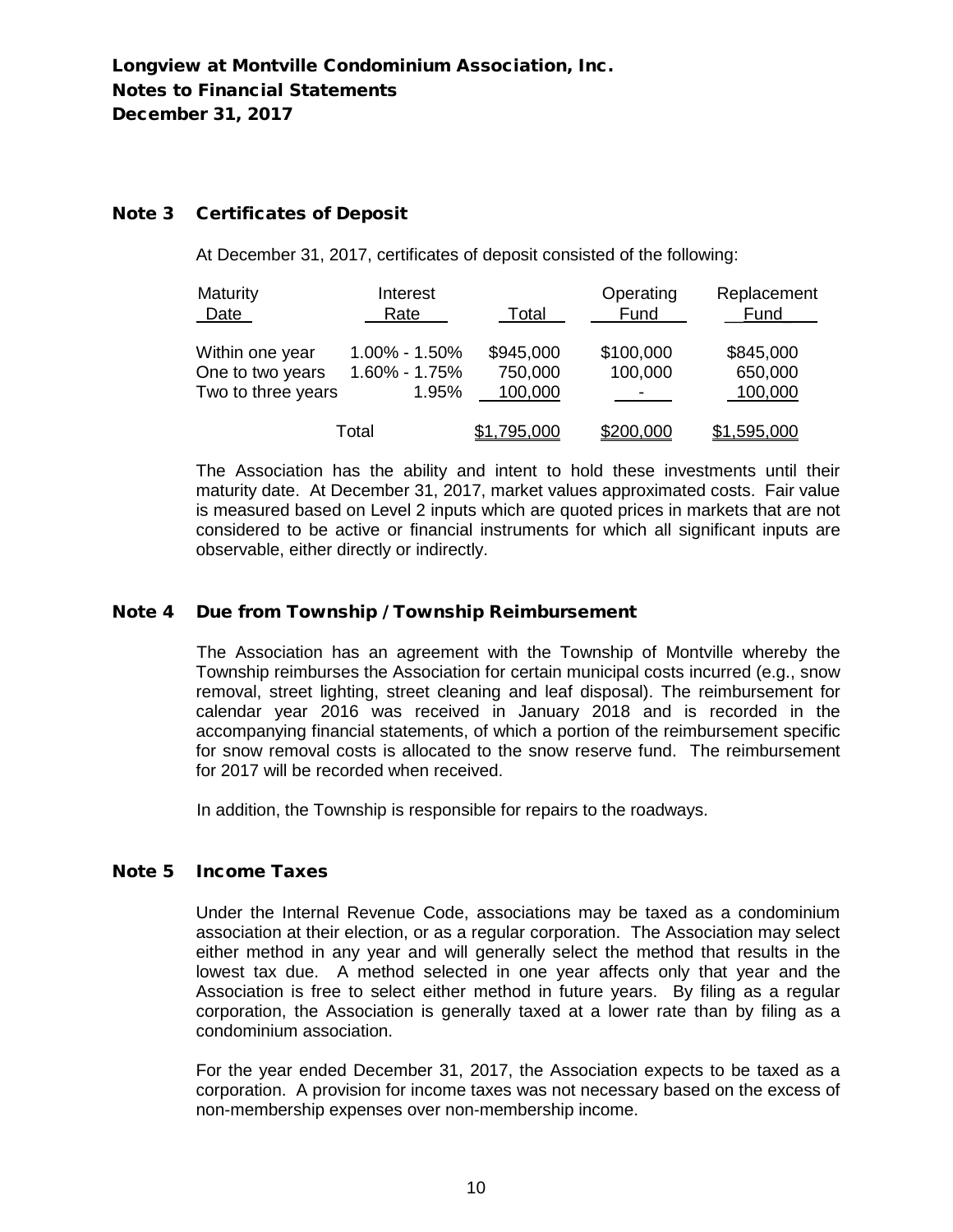### Note 5 Income Taxes (Continued)

The Association's income tax returns are subject to examination by the Internal Revenue Service for three years after the returns are filed. In evaluating the Association's tax provisions and accruals, the Association believes that its estimates are appropriate based on current facts and circumstances.

The Association is incorporated pursuant to Title 15A of the New Jersey Statutes and, therefore, is not liable for New Jersey corporation business income tax.

## Note 6 Replacement Fund

The Association's governing documents require that funds be accumulated for future major repairs and replacements. Accumulated funds are held in separate accounts and are generally not available for expenditures for normal operations.

FWH Associates, P.A., professional engineering consultants, updated the replacement study effective January 2015 to estimate the remaining useful lives and the replacement costs of the components of common property. The estimates were based on the then current estimated replacement costs. The table included in the unaudited supplementary information on future major repairs and replacements is based on this study.

The Board is funding for major repairs and replacements in accordance with the recommended annual contributions of \$1,018,000 utilizing the 5% threshold funding methodology. Threshold funding sets a replacement funding goal of keeping the replacement fund balance above a specified dollar amount at its lowest accumulated amount, as specified by the Board, which is below the full funding determined level. Interest income earned on replacement fund cash equivalents and certificates of deposits, and one-half of working capital contributions (Note 8), are also allocated to the replacement fund.

Funds are being accumulated in the replacement fund based upon estimated costs for repairs and replacements of common property components. Actual expenditures may vary from the estimated amounts and the variations may be material. Therefore, amounts accumulated in the replacement fund may not be adequate to meet all future needs for major repairs and replacements. If additional funds are needed, the Association has the right to increase regular assessments, pass special assessments or delay major repairs and replacements until funds are available, if possible.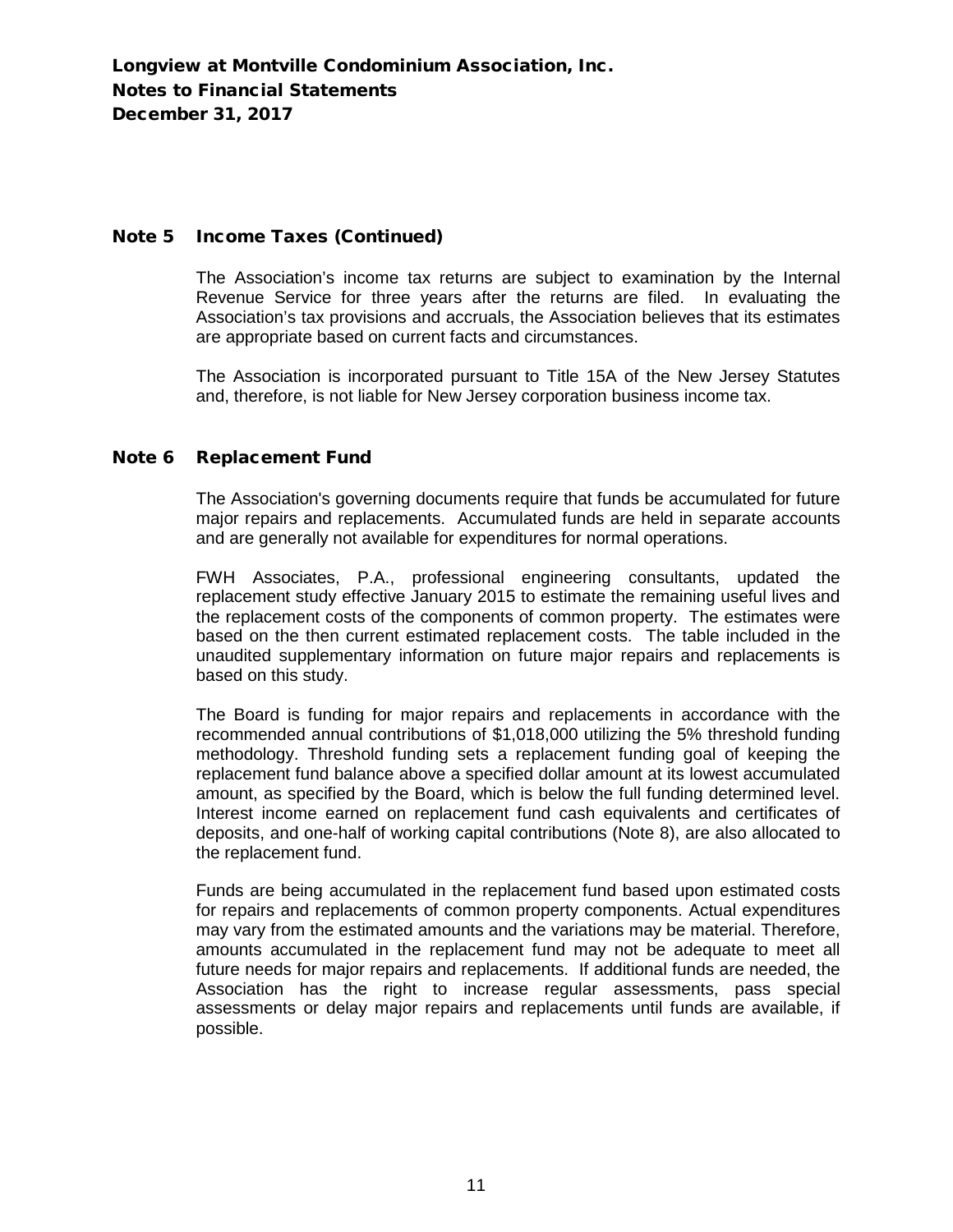### Note 7 Loan Payable

During October 2013, the Association was approved for a \$2.5 million term loan with Valley National Bank. Following the closing date of the loan, there was a twelve month advance period, during which time interest only payments were due on the unpaid principal balance at a floating rate equal to Wall Street Journal's announced Prime Rate plus one-half percent, with a floor of 3.75%. During November 2014, the Association drew \$2.5 million on the line of credit, at which time the outstanding principal balance converted to a term loan payable over forty-eight months. The term interest rate is fixed at 4.25%. The loan is collateralized by the assignment of the Association's assessments receivable and future revenues, including regular and special assessments, if any.

Annual principal payments for the remainder of the loan term are as follows:

| Year Ending<br>December 31,                                                 | Annual<br>Principal<br>Payments |
|-----------------------------------------------------------------------------|---------------------------------|
| 2018                                                                        | 556,388                         |
| Less: unamortized loan closing costs                                        | (3,323)                         |
| Loan payable at December 31, 2017,<br>net of unamortized loan closing costs |                                 |

The loan is being funded by annual maintenance assessments. Interest expense totaled \$39,050 in 2017 which is charged to the replacement fund.

### Note 8 Working Capital Contributions

In accordance with Association documents, upon the acquisition of title to a unit, each new member of the Association is required to contribute a one-time, nonrefundable working capital contribution equivalent to two months of the current maintenance assessments in effect at the time of closing; one month's assessment is recorded as a separate capital component of the operating fund and one-months assessments is allocated to the replacement fund.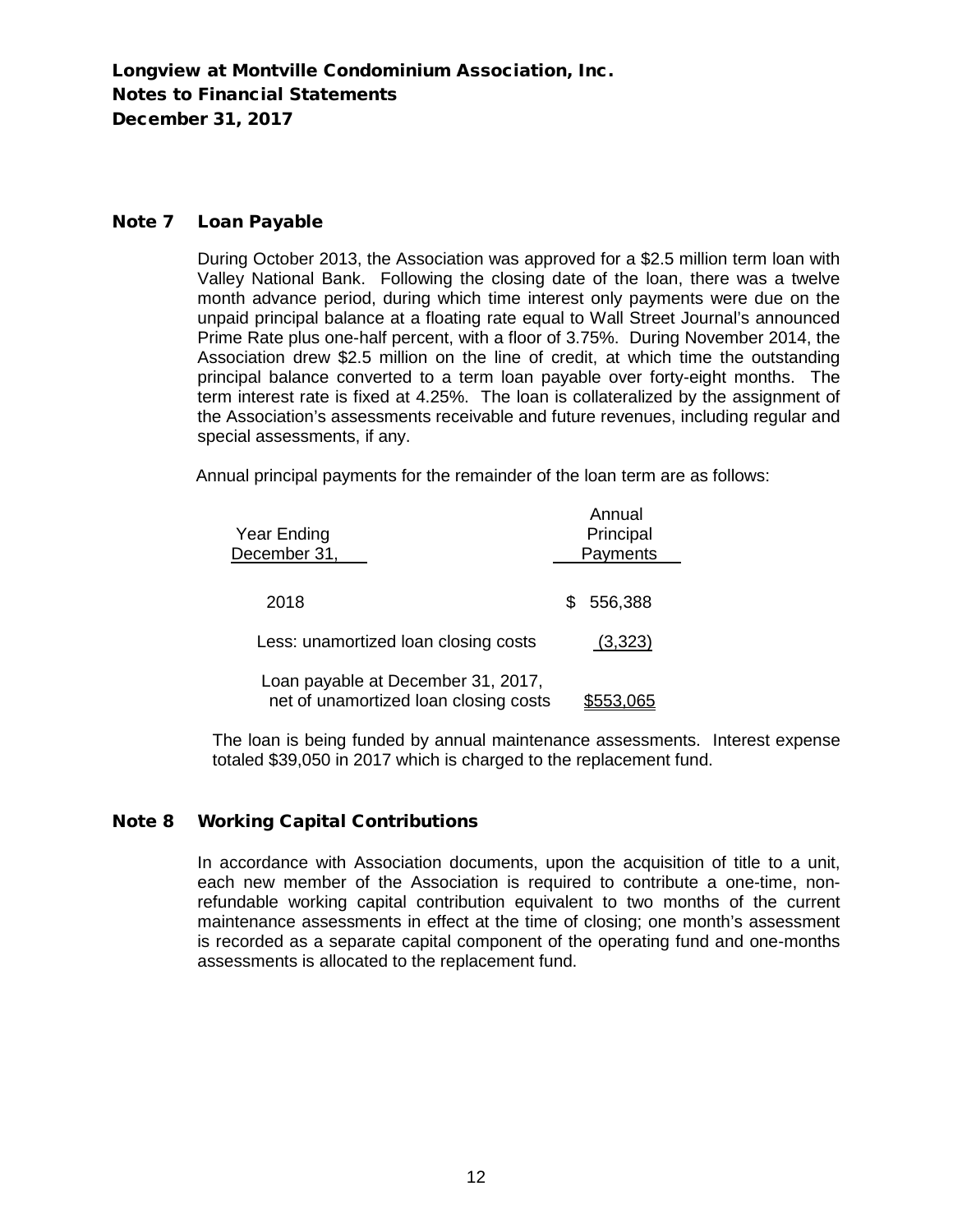### Note 9 Insurance Claims

During the year ended December 31, 2017, two insurance claims resulted from damages incurred during November and December 2016. In addition, the balance of proceeds and respective reimbursement to a unit owner are recorded for a claim which had occurred in September 2014. The total proceeds received and expenses incurred totaled \$22,541 and are recognized in the accompanying financial statements. At December 31, 2017, the claims are closed and completed.

### Note 10 Commitments

#### Tree Removal

During October 2017, the Board approved Landscape Maintenance Services for tree removal and restoration at a total cost of \$32,066. Work did not begin at December 31, 2017; therefore, the expense will be recognized in the deferred maintenance fund in subsequent year's financial statements.

#### **Chimneys**

The Association has contracts in place with J.C.C. Contracting for chimney replacements at a total cost of approximately \$55,000. The work was performed in 2018 and will be charged to the replacement fund in subsequent year's financial statements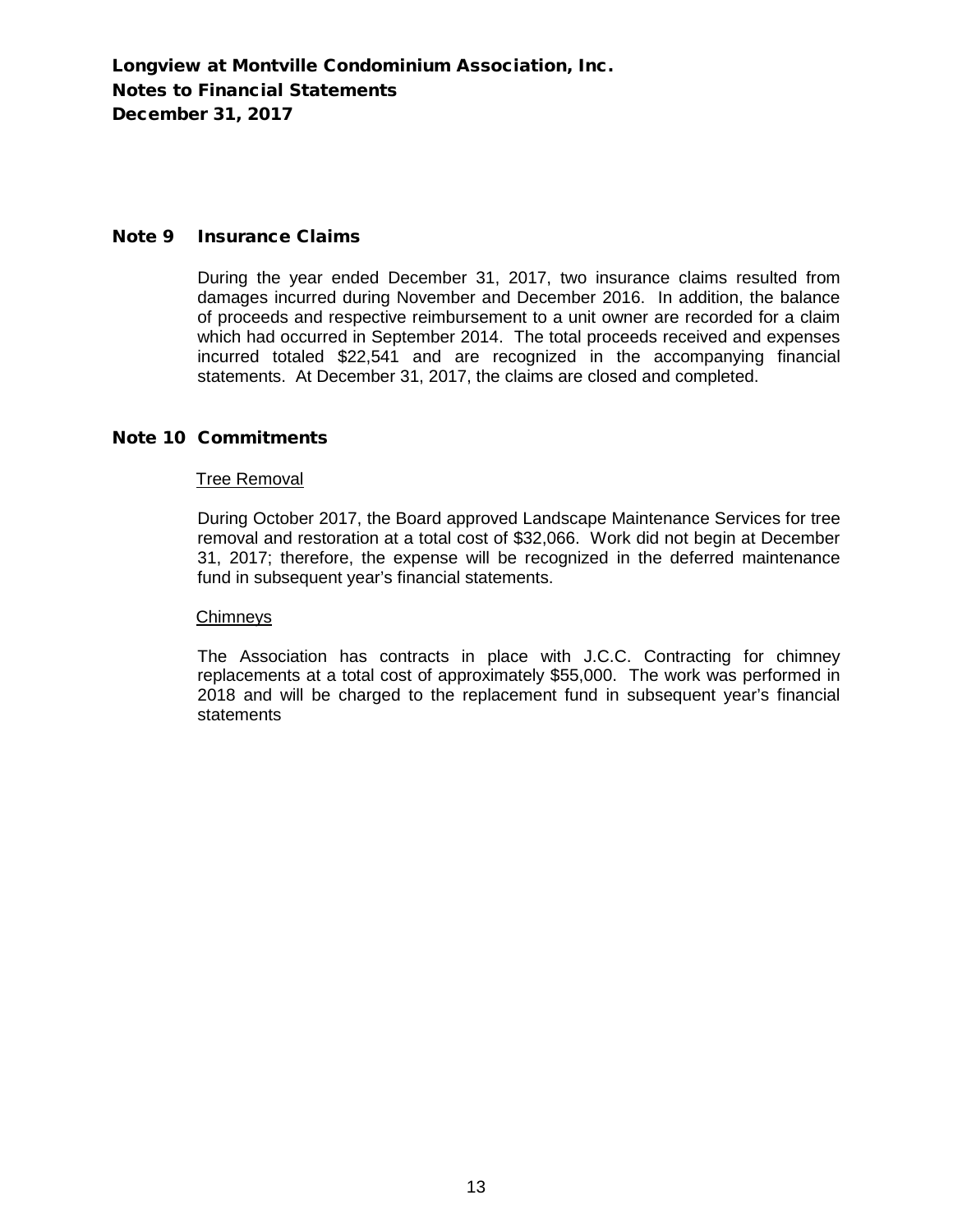## Supplementary Information Longview at Montville Condominium Association, Inc. Schedule of Future Major Repairs and Replacements December 31, 2017

FWH Associates, P.A., professional engineering consultants, updated the replacement study effective January 2015 to estimate the remaining useful lives and the replacement costs of the components of common property. Replacement costs were based on the estimated costs to repair or replace the common property components at the date of the study. Estimated current replacement costs have not been revised since that date and do not take into account the effects of inflation between the date of the study and the date that the components will require repair or replacement.

The following table is based on the study and presents significant information about the components of common property.

|                            |                                             | As of 2015 Study<br>(Unaudited)         |
|----------------------------|---------------------------------------------|-----------------------------------------|
|                            | <b>Estimated</b><br><b>Remaining Useful</b> | <b>Estimated Current</b><br>Replacement |
| <b>Components</b>          | Lives (Years)                               | Costs                                   |
| Roadways                   | 5                                           | \$<br>482,800                           |
| <b>Driveways</b>           | $1 - 42$                                    | 2,627,013                               |
| Sidewalks/service walks    | $1 - 11$                                    | 959,384                                 |
| Dumpster pads              | 9                                           | 13,338                                  |
| Mailbox pads               | $9 - 12$                                    | 13,824                                  |
| Concrete pavers - entrance | 9                                           | 67,525                                  |
| Fences                     | $3 - 18$                                    | 899,783                                 |
| Lawn irrigation            | $4 - 7$                                     | 184,500                                 |
| Safety mirrors             | 1                                           | 1,836                                   |
| Entrance sign              | $\overline{7}$                              | 6,000                                   |
| Tennis courts              | $1 - 7$                                     | 108,500                                 |
| Swimming pool              | $2 - 10$                                    | 139,340                                 |
| Gazebo                     | 4                                           | 8,800                                   |
| Wood trellis/arbor         | $\overline{2}$                              | 20,989                                  |
| Roofs                      | $0 - 29$                                    | 5,053,055                               |
| Gutters and leaders        | $7 - 17$                                    | 754,570                                 |
| Siding                     | $1 - 48$                                    | 2,269,834                               |
| <b>Decks</b>               | $7 - 19$                                    | 2,525,608                               |
|                            |                                             |                                         |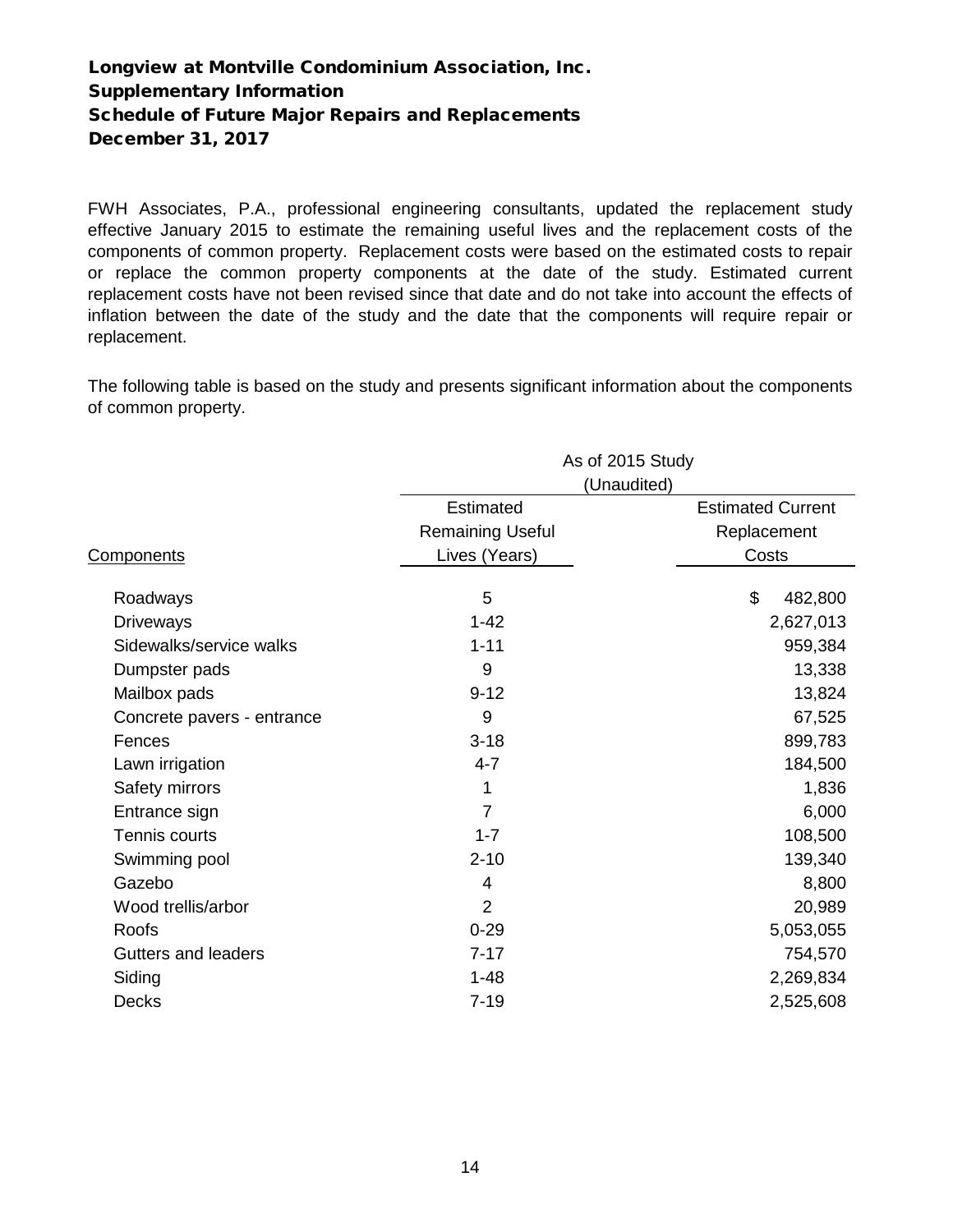December 31, 2017 Supplementary Information Longview at Montville Condominium Association, Inc. Schedule of Future Major Repairs and Replacements

|                               |                         | As of 2015 Study         |
|-------------------------------|-------------------------|--------------------------|
|                               |                         | (Unaudited)              |
| (Continued)                   | <b>Estimated</b>        | <b>Estimated Current</b> |
|                               | <b>Remaining Useful</b> | Replacement              |
| <b>Components</b>             | Lives (Years)           | Costs                    |
|                               |                         |                          |
| Chimney caps                  | 13-39                   | 152,100                  |
| Façade                        | $9 - 12$                | 1,399,934                |
| <b>Steps</b>                  | $9 - 12$                | 570,896                  |
| Porches                       | $9 - 12$                | 322,528                  |
| Railings                      | $6 - 7$                 | 62,356                   |
| <b>Patios</b>                 | $9 - 12$                | 807,900                  |
| <b>Stairs</b>                 | 5                       | 22,214                   |
| Paver walks                   | 12                      | 157,378                  |
| Clubhouse - interior elements | $4 - 21$                | 198,927                  |
| Recycle buildings             | $4 - 24$                | 5,912                    |
| <b>HVAC</b>                   | $1 - 12$                | 35,175                   |
|                               |                         |                          |
|                               |                         | \$19,872,019             |

| Replacement fund balance as of December 31, 2017 | \$1,427,688 |
|--------------------------------------------------|-------------|
|--------------------------------------------------|-------------|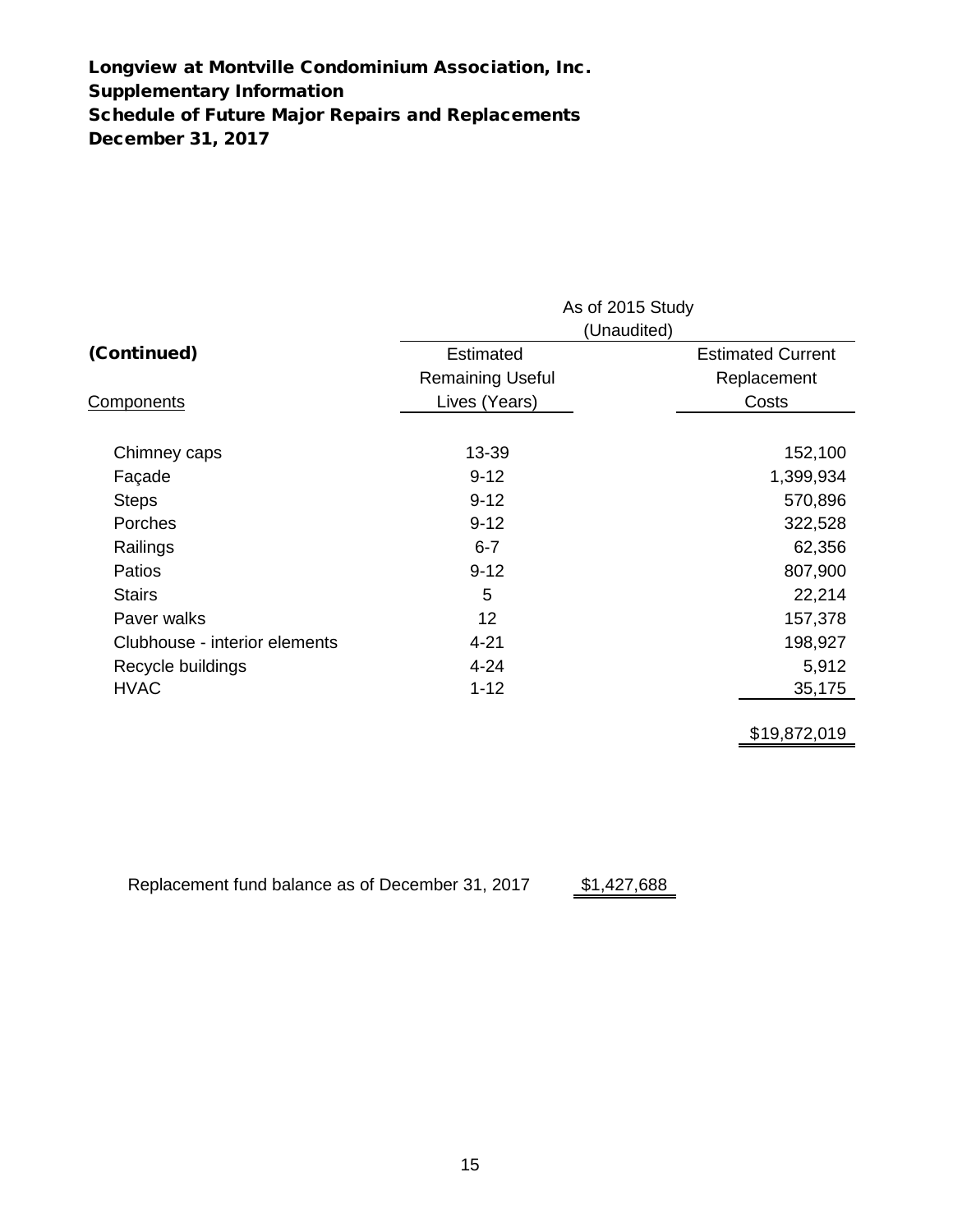Longview at Montville Condominium Association, Inc.

Supplementary Information

Schedule of Total Revenues, Operating Expenses and

Allocations to the Funds - Actual to Budget

For the Year Ended December 31, 2017

(With Comparative Totals for 2016)

|                                      |                 | 2017          |                 |  |  |
|--------------------------------------|-----------------|---------------|-----------------|--|--|
|                                      |                 | (Unaudited)   |                 |  |  |
|                                      | Actual          | <b>Budget</b> | Actual *        |  |  |
| <b>Revenues</b>                      |                 |               |                 |  |  |
| Maintenance assessments              | \$<br>2,512,291 | \$2,512,308   | \$<br>2,439,066 |  |  |
| Township reimbursement               | 42,619          | 41,000        | 41,194          |  |  |
| Insurance claim proceeds             | 22,547          |               |                 |  |  |
| Interest income                      | 19,545          |               | 12,278          |  |  |
| Late fees and fines income           | 7,616           | 9,000         | 9,188           |  |  |
| Other income                         | 4,855           | 2,000         | 5,565           |  |  |
| Clubhouse rental income              | 4,500           | 1,800         | 2,700           |  |  |
| Legal fees reimbursement             | 3,694           | 7,500         | 3,147           |  |  |
| <b>Total Revenues</b>                | 2,617,667       | 2,573,608     | 2,513,138       |  |  |
|                                      |                 |               |                 |  |  |
| <b>Expenses</b>                      |                 |               |                 |  |  |
| <b>Administrative</b>                |                 |               |                 |  |  |
| Insurance                            | 284,102         | 279,200       | 261,368         |  |  |
| Management services                  | 173,000         | 175,400       | 173,417         |  |  |
| Insurance claim expense              | 22,547          |               | 1,883           |  |  |
| <b>DCA</b> inspections               | 15,256          |               |                 |  |  |
| Legal - general and litigation       | 9,959           | 17,500        | 10,686          |  |  |
| Office                               | 9,325           | 10,000        | 10,173          |  |  |
| Bad debt expense                     | 7,918           | 20,000        | 6,466           |  |  |
| Audit                                | 5,600           | 5,750         | 5,500           |  |  |
| Postage                              | 4,982           | 6,000         | 4,523           |  |  |
| Legal - collections                  | 3,913           | 7,500         | 3,239           |  |  |
| Architectural and engineering        | 3,875           | 2,500         | 171             |  |  |
| Miscellaneous                        | 3,626           | 3,050         | 2,073           |  |  |
| Licenses and fees                    | 397             | 1,200         | 1,207           |  |  |
| <b>Total Administrative Expenses</b> | 544,500         | 528,100       | 480,706         |  |  |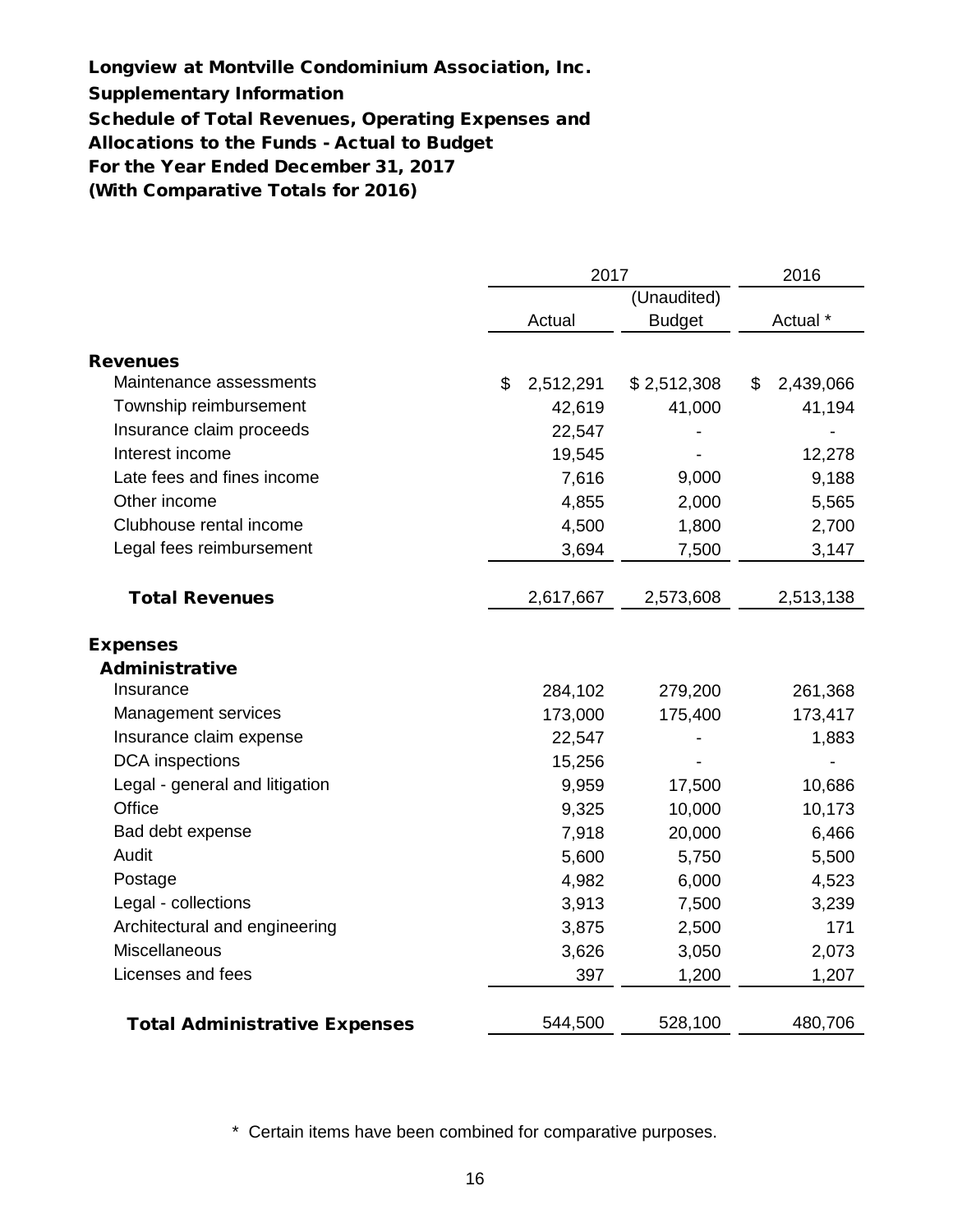Schedule of Total Revenues, Operating Expenses and For the Year Ended December 31, 2017 Longview at Montville Condominium Association, Inc. (With Comparative Totals for 2016) Supplementary Information Allocations to the Funds - Actual to Budget

|                                       | 2017        |               | 2016     |  |
|---------------------------------------|-------------|---------------|----------|--|
|                                       | (Unaudited) |               |          |  |
|                                       | Actual      | <b>Budget</b> | Actual * |  |
| <b>Expenses (Continued)</b>           |             |               |          |  |
| <b>Building and Grounds</b>           |             |               |          |  |
| Landscaping services/mulching         | 350,113     | 350,522       | 350,523  |  |
| Landscaping - other                   | 51,971      | 35,000        | 20,528   |  |
| Water/sewer line repairs              | 48,623      | 10,000        | 19,397   |  |
| General repairs and maintenance       | 37,483      | 45,000        | 27,399   |  |
| Paving stone repairs                  | 31,794      | 32,000        | 25,679   |  |
| Gutter cleaning                       | 30,089      | 32,000        | 34,259   |  |
| Sprinkler system operation and repair | 24,899      | 24,500        | 14,770   |  |
| Exterminating                         | 6,735       | 12,000        | 12,061   |  |
| Deck repairs                          | 2,693       | 5,500         | 3,181    |  |
| Pond maintenance                      | 2,610       | 2,000         | 890      |  |
| Roof repairs                          | 797         | 2,000         | 496      |  |
| <b>Total Building and Grounds</b>     |             |               |          |  |
| <b>Expenses</b>                       | 587,807     | 550,522       | 509,183  |  |
| <b>Pool and Clubhouse</b>             |             |               |          |  |
| Pool contract                         | 28,309      | 36,000        | 33,000   |  |
| Clubhouse cleaning and maintenance    | 9,996       | 8,000         | 6,833    |  |
| Clubhouse security/alarm              | 4,016       | 5,000         | 5,644    |  |
| Pool repairs and supplies             | 3,924       | 5,000         | 4,131    |  |
| Spa/health club repairs               | 3,813       | 7,000         | 7,317    |  |
| Tennis court repairs                  | 1,790       | 3,000         | 1,668    |  |
| <b>Total Pool and Clubhouse</b>       |             |               |          |  |
| <b>Expenses</b>                       | 51,848      | 64,000        | 58,593   |  |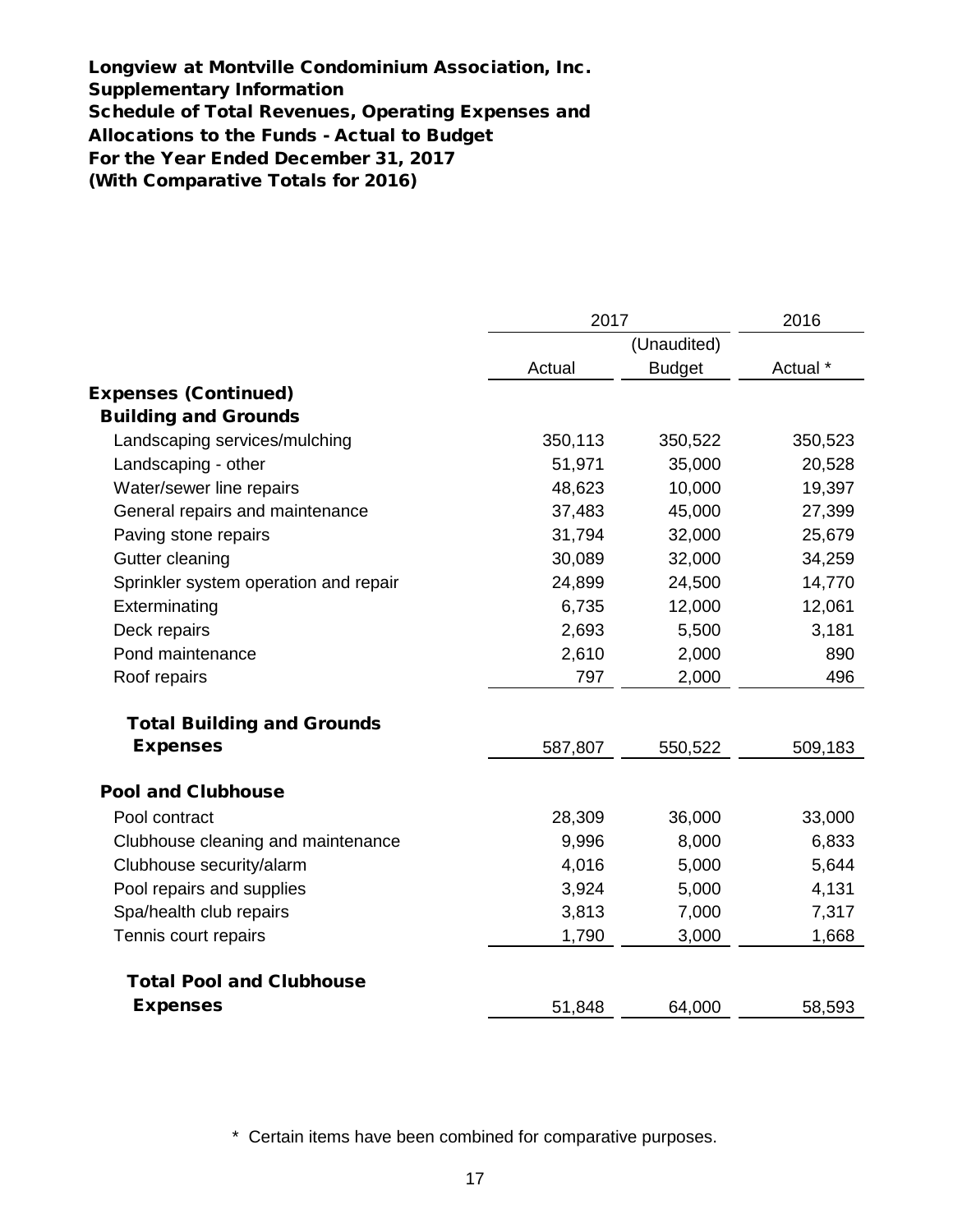(With Comparative Totals for 2016) Longview at Montville Condominium Association, Inc. Schedule of Total Revenues, Operating Expenses and For the Year Ended December 31, 2017 Supplementary Information Allocations to the Funds - Actual to Budget

|                                         | 2017    |               | 2016     |
|-----------------------------------------|---------|---------------|----------|
|                                         |         | (Unaudited)   |          |
|                                         | Actual  | <b>Budget</b> | Actual * |
| <b>Expenses (Continued)</b>             |         |               |          |
| <b>Utilities</b>                        |         |               |          |
| Water and sewer                         | 61,822  | 64,000        | 37,412   |
| Electricity and gas                     | 41,962  | 36,000        | 31,525   |
| Telephone                               | 3,837   | 4,000         | 3,392    |
| <b>Total Utilities Expenses</b>         | 107,621 | 104,000       | 72,329   |
| <b>Allocations to Funds -</b>           |         |               |          |
| <b>Snow Reserve Fund</b>                |         |               |          |
| Maintenance assessments (contributions) | 119,773 | 119,773       | 129,460  |
| Township reimbursement                  | 19,770  |               | 19,770   |
| Interest income                         | 1,455   |               | 417      |
| <b>Total Snow Reserve Fund</b>          |         |               |          |
| <b>Allocations</b>                      | 140,998 | 119,773       | 149,647  |
| <b>Deferred Maintenance Fund</b>        |         |               |          |
| Maintenance assessments (contributions) | 119,000 | 119,000       | 92,000   |
| Interest income                         | 189     |               | 205      |
| <b>Total Deferred Maintenance Fund</b>  |         |               |          |
| <b>Fund Allocations</b>                 |         |               |          |
|                                         | 119,189 | 119,000       | 92,205   |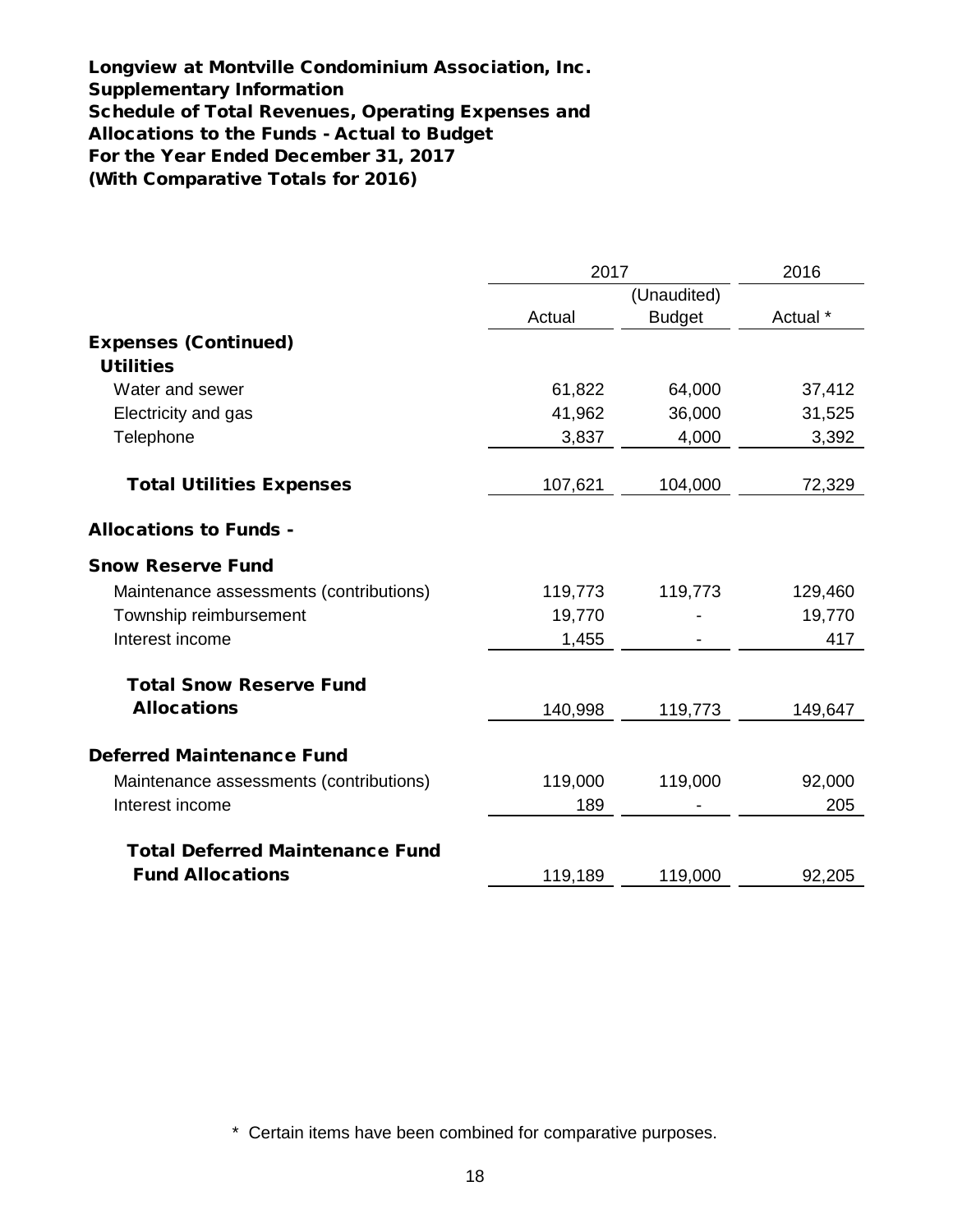For the Year Ended December 31, 2017 (With Comparative Totals for 2016) Supplementary Information Allocations to the Funds - Actual to Budget Longview at Montville Condominium Association, Inc. Schedule of Total Revenues, Operating Expenses and

|                                                                | 2017        |               | 2016      |
|----------------------------------------------------------------|-------------|---------------|-----------|
|                                                                | (Unaudited) |               |           |
|                                                                | Actual      | <b>Budget</b> | Actual *  |
| (Continued)                                                    |             |               |           |
| <b>Replacement Fund</b>                                        |             |               |           |
| Maintenance assessments (contributions)                        | 1,088,213   | 1,088,213     | 1,018,000 |
| Interest income                                                | 16,808      |               | 10,462    |
| <b>Total Replacement Fund</b><br><b>Allocations</b>            | 1,105,021   | 1,088,213     | 1,028,462 |
| <b>Total Expenses and Allocations</b><br>to Funds              | 2,656,984   | 2,573,608     | 2,391,125 |
| <b>Excess (Deficiency) of</b><br><b>Revenues Over Expenses</b> | (39, 317)   | - \$          | 122,013   |